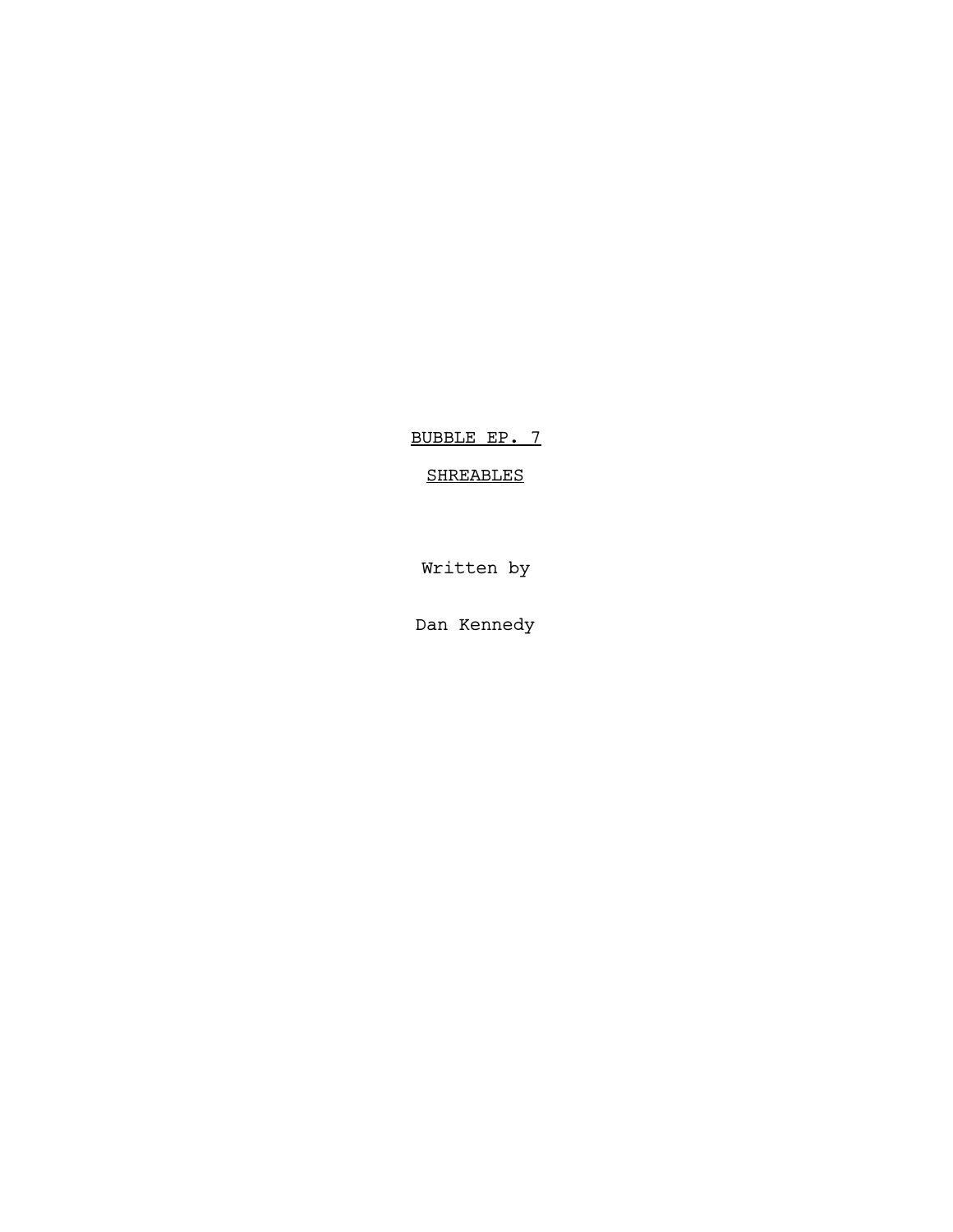# ACT 1

### Great news everyone, we're in a Flashback

A teenage Morgan and a younger hot-dad Eli crouch in some bushes under the cover of night. Eli scans the Brush landscape while Morgan uses a tablet to watch stories from the old world.

MUSIC (from the ipad): Frasier theme song, or legally dissimilar. "Baby I don't know what to do with these fruit salads and lukewarm quiche"

> EL<sub>I</sub> I don't know why the tribe keeps bringing stuff in from that shithole planet. What can you possibly get from watching that dreck?

MORGAN The characters are relatable.

ELI

Relatable? You relate to them? What is it that they're doing that's just so up your alley?

### MORGAN

Well, Frasier is about patriarchal conflict for one. You've got a father and a child who constantly butt heads about how best to live life. Can you kind of see why I'd be drawn to that?

EL<sub>I</sub> Not seeing it. What's actually happening in the episode?

#### MORGAN

Well, in this one, Niles was at a wine tasting and he confused a malbec with a merlot and it like, really messed with him.

ELI

You are literally from a different planet than they are. You're a better, stronger person than they are. You've cut the tails off an entire pack of psychic scorpions that eat fear.

(MORE)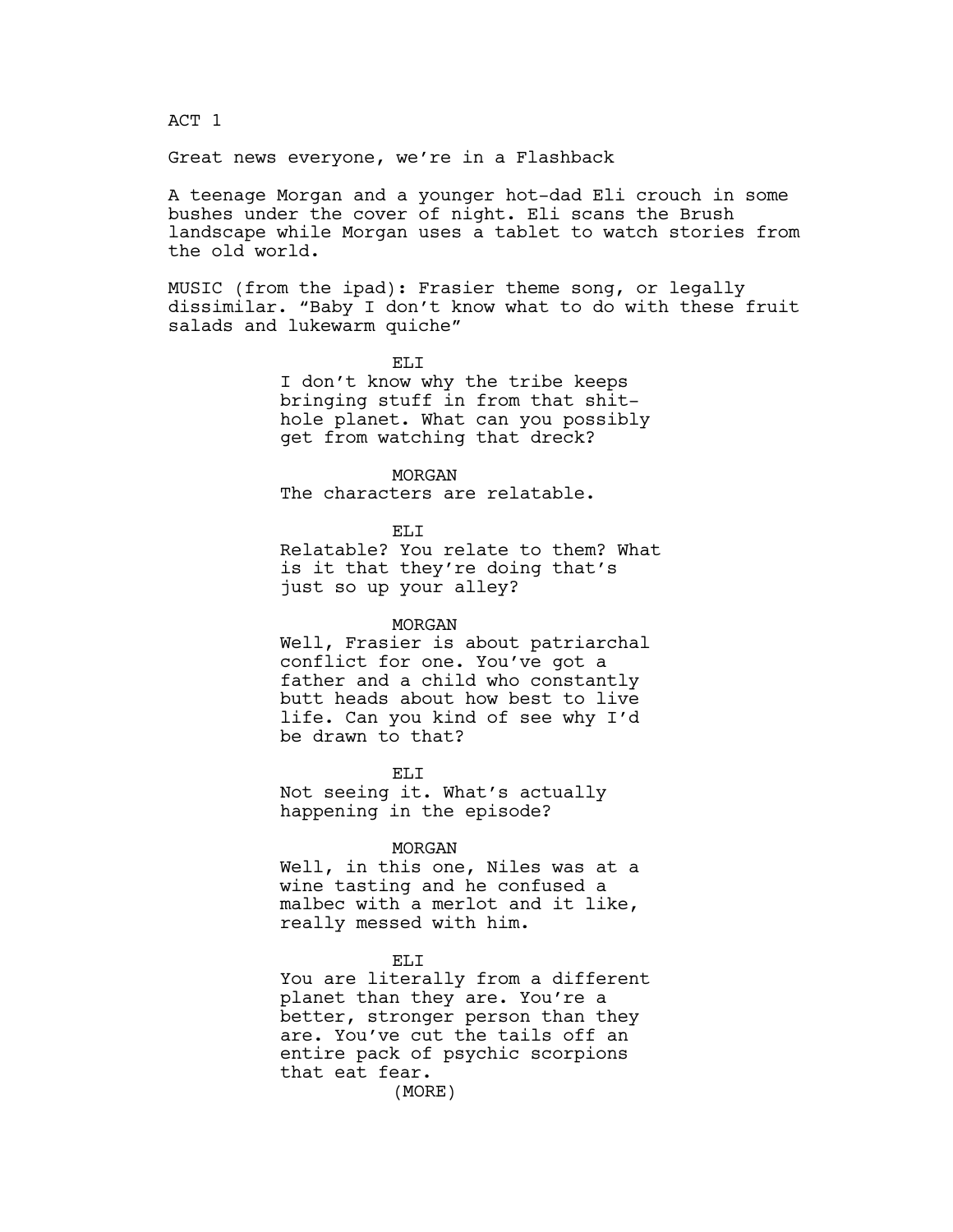### ELI (CONT'D)

You've killed unimaginable horrors with your teeth. Relatable characters my hot-dad ass.

#### MORGAN

Okay, maybe this episode is a bad example, but hat if, in the next episode, Frasier is transported to another world...

ELI How would that happen?

#### MORGAN

I don't know... a portal... or some magic stones or something. Doesn't matter. So, he and Niles are on the surface of another world...

#### ELI

Because of a portal or magic stones.

#### MORGAN

Right. And they're attacked by a drooling, puss-spewing earwig monster and his brain and nervous system are paralyzed by it's deadly mix of hemotoxic and neurotoxic venom.

ELI (grin, joining in) Right and then the brother...

### MORGAN

Niles.

### ELI

Sure. Niles, will realize that if he can manually breathe for Frasier long enough to-

#### MORGAN

Keep Frasier's circulatory system alive and limit muscle and tissue death.

ELI Yeah, I'd watch that. But that'll never happen. These characters are never in any kind of mortal danger.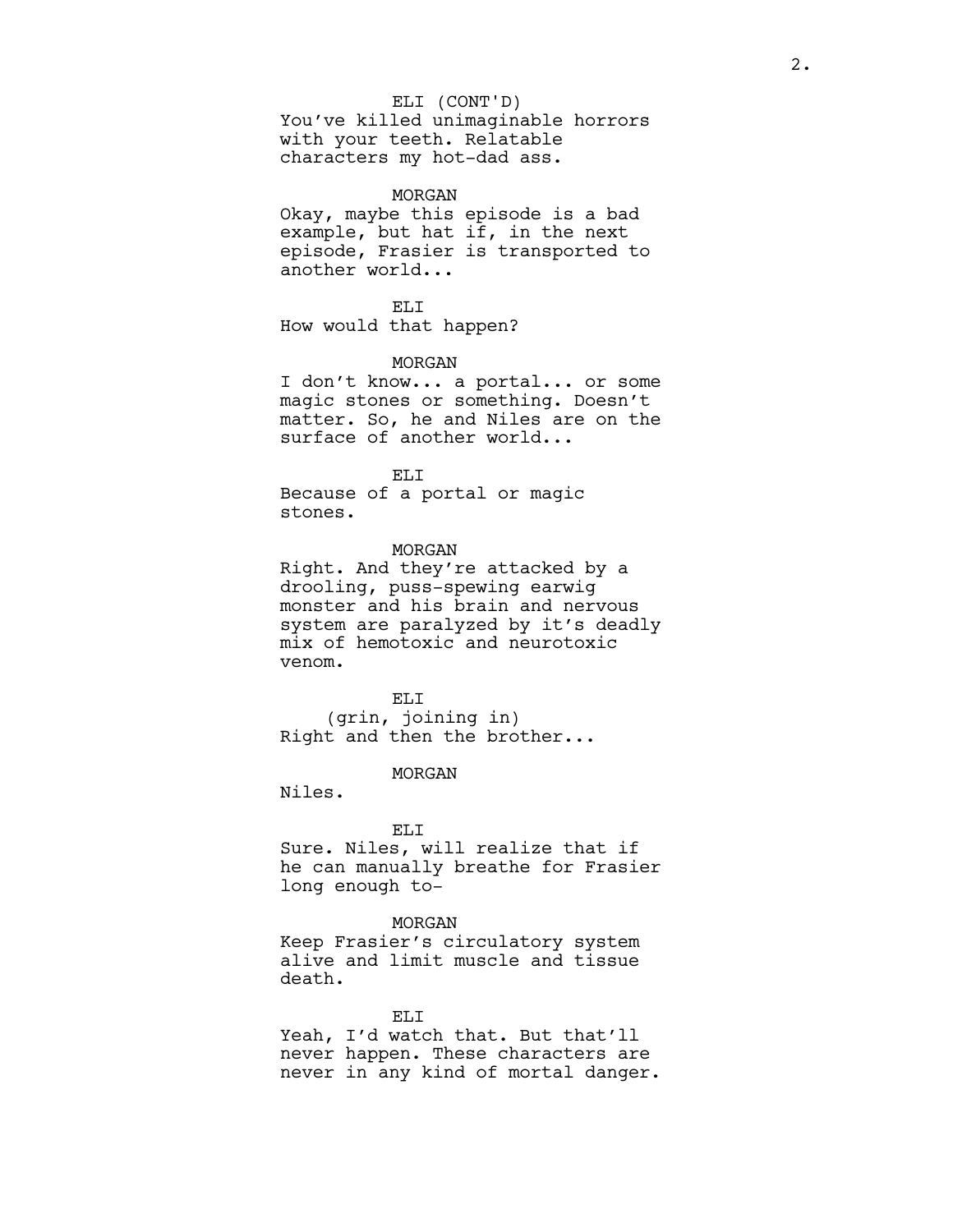### MORGAN

There was an episode of Caroline in the City where she got food poisoning from a day-old shrimp cocktail.

ELI What's Caroline in the City?

MORGAN Underrated, that's what it is.

ELI

Why are you so focused on earth bullshit instead of our mission here?

#### MORGAN

Ugh. Fine. The Mission: We're on day 3 of tracking one of The Brush's few remaining Forgotten Stalkers. It's been destroying our livestock and we need to take it out. It's a stealthy hunter with a keen sense of smell. But if we stay downwind and concealed in these Cainhurst bushes which have an overpowering scent, we'll be able to get the jump on it.

#### ELI

You're going to have to stop making your Dad look like an idiot at some point.

MORGAN Maybe. No promises.

# ELI

You know I love you and I'm proud of you right?

MORGAN Yeah. You should still say it a lot though.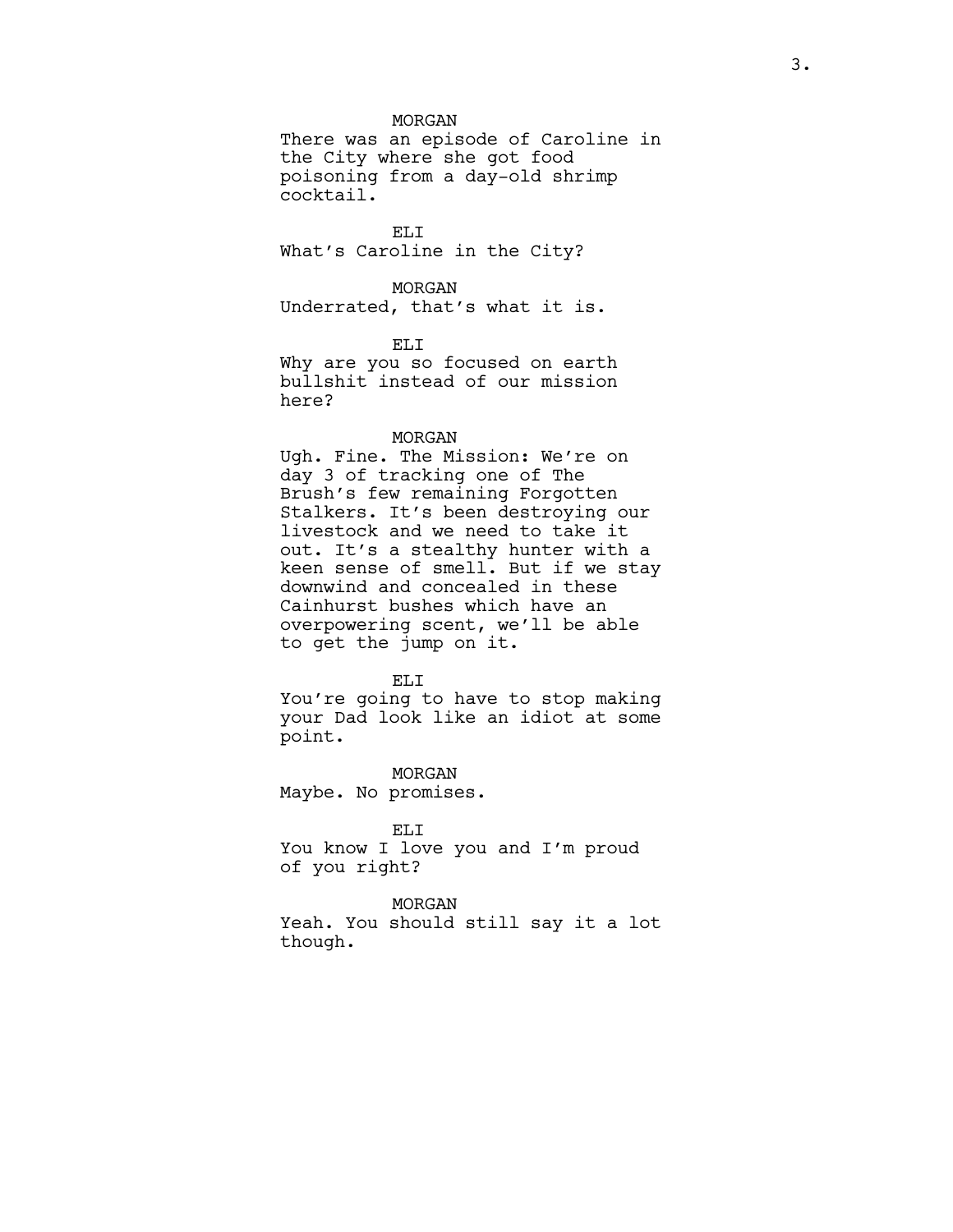EL<sub>I</sub>T

And even though you like dopey Earth stuff and still wear that horrible fanny pack of your Mom's, the color of which is antithetical to our being camouflaged, I'm still very impressed at the strong, confident killing machine you've become.

#### MORGAN

Thanks Dad. You know, even though Fraiser and his Dad fight a lot, they still love each other.

ELI

I'll take your word for that. You know, I can't help but think we'd have an easier job tracking this stealthy killing machine if we weren't announcing our presence with spirited philosophical debates every time we make camp.

MORGAN Chill out. We'll find it.

SFX: Transition

MORGAN (CONT'D) Chill out. We'll find it.

End of Flashback for the time being. Back in the now, Morgan and Van move along the perimeter of Mission Beach, a Bubble much like theirs, on the outside at least. Morgan wears the stone around her neck.

> VAN Where did you Dad say the entrance was?

MORGAN Here... ish.

VAN

And you feel like he knows what he's talking about? I remember when we were kids I always doubted him when he said he jammed with Jerry Garcia.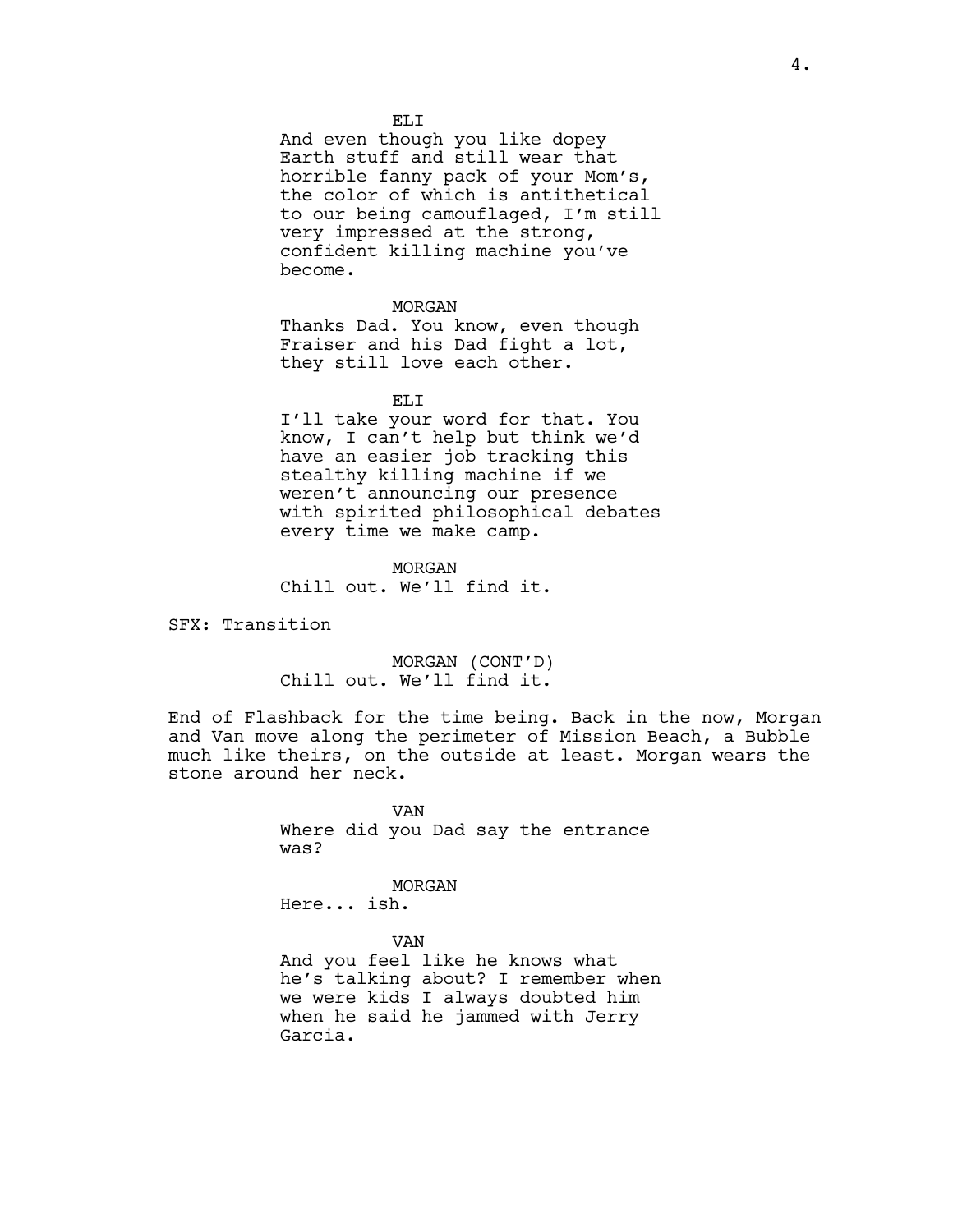### MORGAN

Fucking Dad. Everything from Earth was evil and mind-poisoning and made you soft, except for the fucking Grateful Dead.

VAN

I mean, if you're going to make an exception for one thing...

### MORGAN

It should be like a thousand other things first.

VAN

Well, one man's trash is another man's band that's more like family.

### MORGAN

But I think he's right about this secret entrance thing.

VAN

And once we're inside...

### MORGAN

Apparently there's a couple of rogue Huntrs that are apparently sympathetic to his cause. They apparently have a lead on the other stone that Tandem wants.

#### VAN

That's a few more "apparently-s" than I'd like. Do you think Mitch and Annie are having any luck finding a way in?

SFX: Transition

MITCH

Mitch and Annie aren't having any luck finding a way in.

### ANNIE

Why'd you say it like that?

#### MITCH

Sorry. I'm still a little hungover from becoming one with the planet and controlling an army of energy tentacles.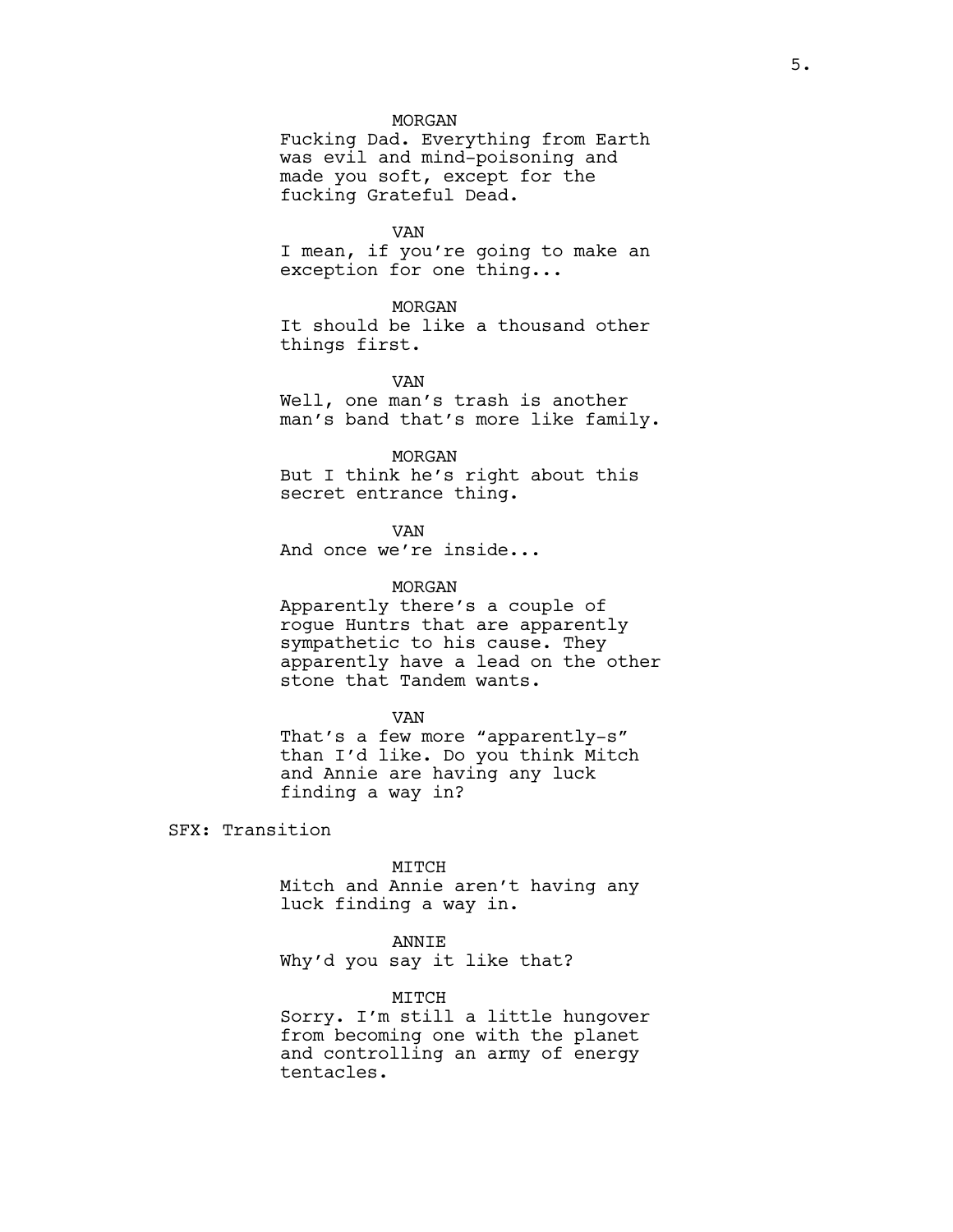### ANNIE

Yeah, that kind of ruled. Plus, you were naked.

### MITCH

Please don't bring up that part of it. I know that we never got to that phase during our two and a half Tinder dates...

### ANNIE

Let's round down to two.

### MITCH

Fine. I know we never got there during our two Tinder dates, but I'm not super comfortable with my own nudity. I do some of my best sexual work while I'm wearing an XXL T-shirt from my college Turkey Trot.

### **ANNTE**

You have nothing to be embarrassed about. You've got nice even love handles, manageable body hair and a thicker than average penis.

MITCH You're just saying that.

ANNIE I don't joke about penis thickness.

MITCH Thanks. That means a lot.

MORGAN (calling out) We found it! Guy's get over here!

### MITCH

Wow. Hard to have a moment out here.

ANNIE Don't sweat it. I think it had kind of run its course.

SFX: Transition

SFX: A hatch opening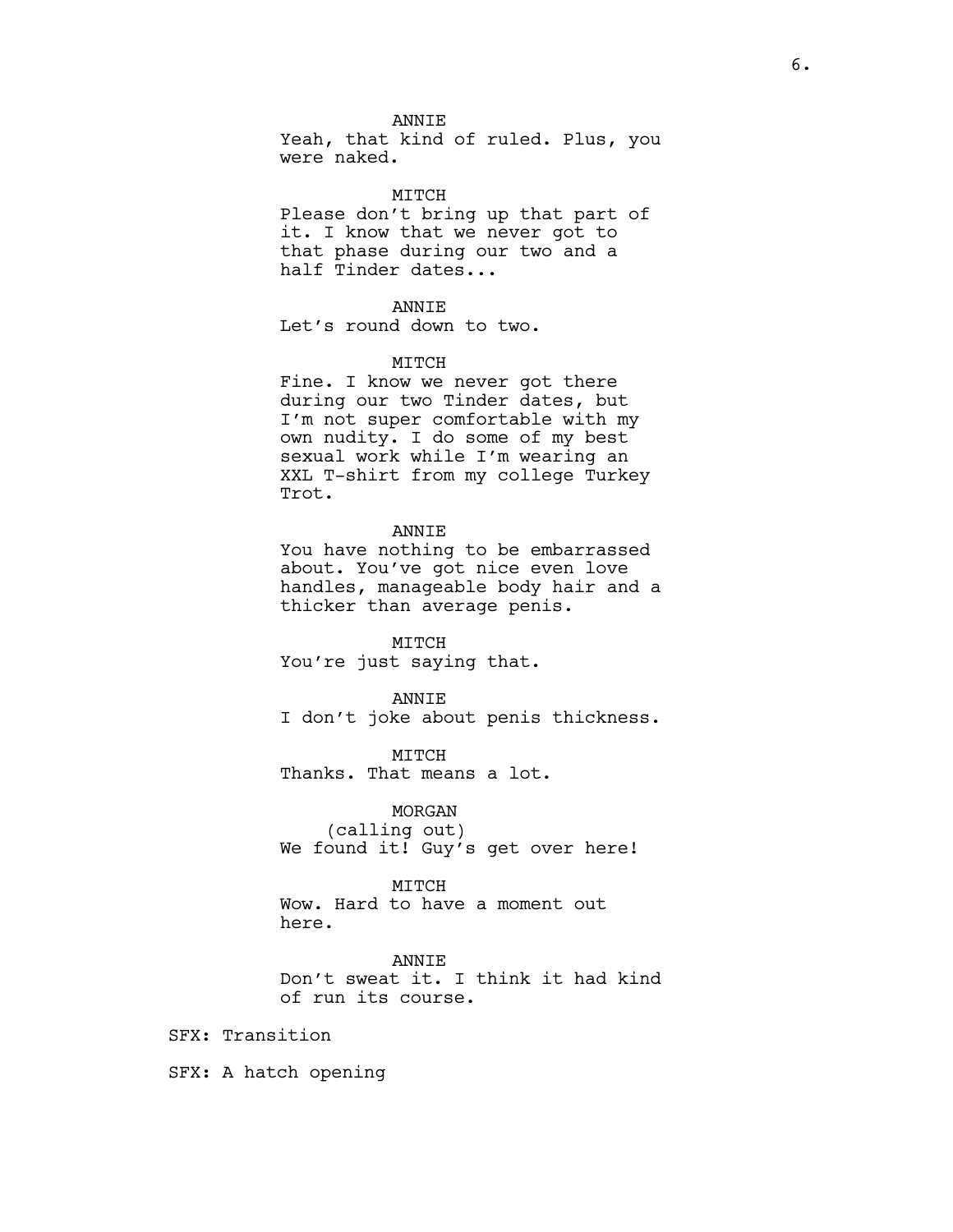MORGAN All right. Down the hatch I guess.

MTTCH Do we know this is it? We have no idea where it goes.

ANNIE It's just a hatch man. Hatches rule. (jumping in) I'm did it! I went through a hatch!

MORGAN Let's follow her lead I guess.

SFX: Everyone falling through the hatch and sliding down achute. They hit the ground.

The gang gazes out onto Mission Beach. A sunny So-Cal inspired beach community covered in strip malls, giant signs advertising every kind of chain restaurant, and happy, peppy residents wearing cargo shorts, really nice yoga pants... and flip flops.

SFX: The sound of flip-flops. It grows louder and louder until it's like the squaking of the Birds from The Birds (the Hitchcock movie). It gradually fades.

> MORGAN (CONT'D) What is this place?

ANNIE And why is everyone in flip-flops. Like... they're jogging in them.

VAN That's a good way to roll an ankle.

MITCH

These aren't your ordinary flip flops, Morgan. They're Rainbows.

MORGAN You're not doing great with shoe choices lately.

MITCH (sincerely) They're great. They're actually made here in Mission Beach. The best part is that they mold to your feet for maximum comfort. Like a warm uterus for your toes. (MORE)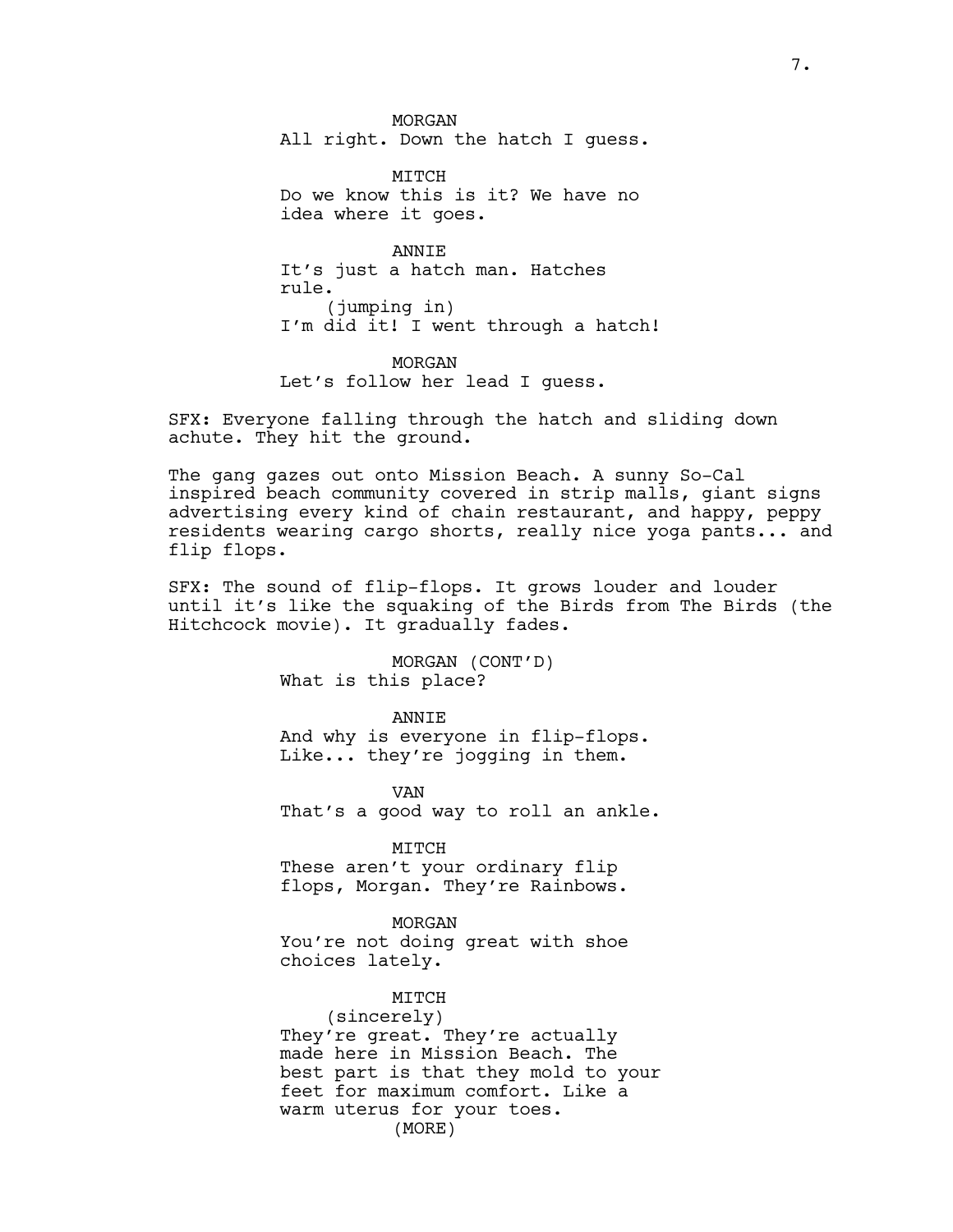### MITCH (CONT'D)

(beat) It's easy to bash this place but there's real beauty here you just have to know how to see it, even if you feel like you're the only one who does.

### ANNIE

Like when a spider is barely big enough to eat the fly caught in it's web, and you blow hits on him, he gets a little stoned from it, and he just waits for the fly to exhaust itself trying to escape, knowing it'll die. The hunter has become the hunted, and only you and the spider know he was so stoned he'll never be certain it really happened.

#### MITCH

Right. I mean, I don't have a great track record with recreational drugs, but... yeah, decent analogy.

ANNIE

Wait, Mitch. You don't like it here do you?

#### MITCH

What? No way. Fairhaven kicks the shit out of this place. I've watched Moonrise Kingdom seven times. I think pour-overs are worth the wait.

#### ANNIE

Yeesh. Defensive. I'd think you'd be more secure, what with that thick ol' dick of yours. Oh, sorry Morgan and Van. That's a reference to something we were talking about earlier.

VAN

Oh yeah, Mitch has a thick boy? Nice.

MORGAN Let's put Mitch's thick penis on the backburner...

#### MITCH

Ouch.

\*

\*

\*

\*

\*

\*

\*

\*

\*

\*

\*

\*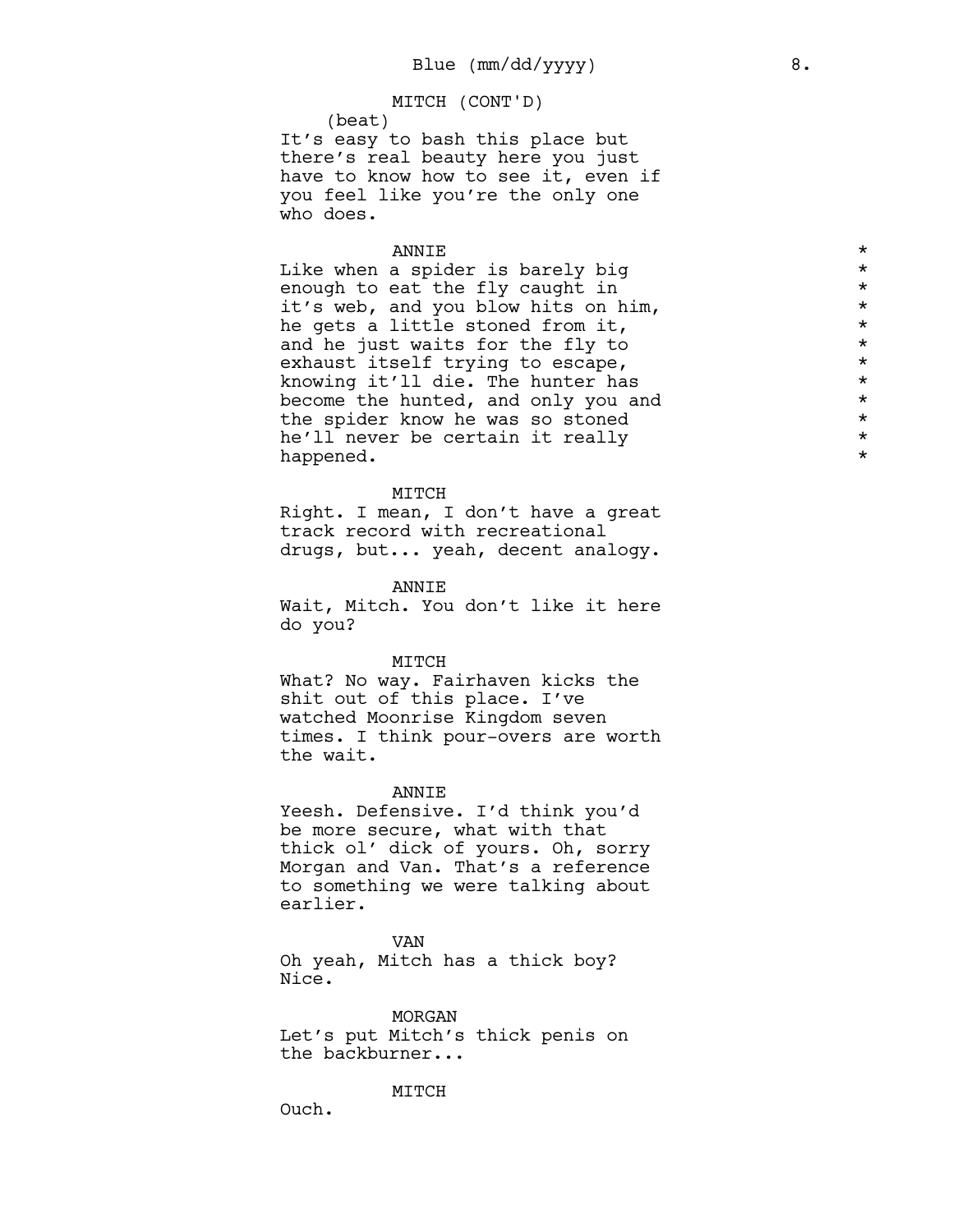### MORGAN

We're supposed to meet our contacts at the rendevous point.

VAN Cool. Where is that exactly?

SFX: Transition

SFX: Restaurant ambiance.

Music: A bed of pop music that you'd hear in a chain restaurant.

The gang sits nervously at a table in a TGI Friday's. They all peruse giant laminated menus.

> VAN (CONT'D) I'm not nuts about the calorie counts at this rendezvous point.

#### ANNIE

At the moment, I'm seeing nothing but yes's on here. I wanna be up to my tits in starters, so don't chintz out.

VAN Trans fats galore, massive sodium, tons of sugar. This place will literally destroy my skin.

#### MITCH

Annie's right. This stuff is mana from heaven. Is there anything more comforting than an order of Philly Cheesesteak Eggrolls, loaded potato skins, and a Diet Coke with free refills?

MORGAN So you DON'T like it here Mitch?

#### MITCH

No way! I'm Fairhaven all the way. Literally the only wine I drink is made by Tim Heidecker and Eric Wareheim. But tonight I'm ordering a round of Oreo Speedwagons for the table... ironically.

VAN Hey, are those people waving at us?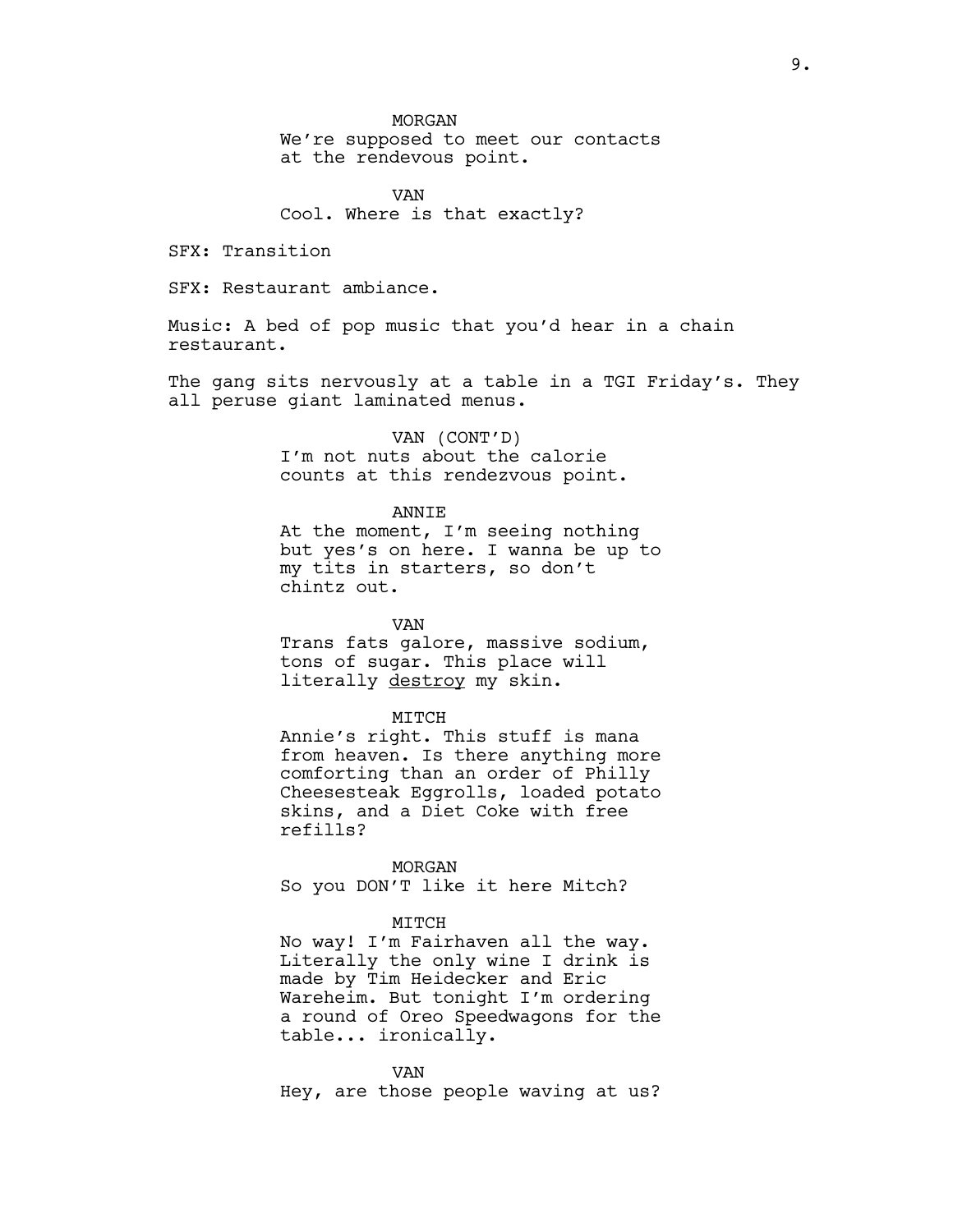Two Mission Beach locals are enthusiastically waving at them from across the restaurant. A man and woman with intense spray tans, killer beach bods and Church Youth Pastor attitudes. The gang puts down their giant menus and approaches.

### HUNTER #1

Hey there kids! You guys aren't per chance here to rendezvous with a couple of dingalings who forgot to plan a secret phrase.

### MORGAN

Umm... maybe?

HUNTER #2 But you're here to rendezvous right? For "something" that's definitely not "treacherous"?

# HUNTER #1

We're so sorry. If we had our poop together we would have come up with some cool spy phrase like "Does the crow fly at dawn?"

HUNTER #2 Or "Do you get lost between the moon and New York City?"

HUNTER #1 Aw, our wedding song!

SFX: They kiss and snuggle

MORGAN Yeah, Eli sent us?

### HUNTER #1

YES! You're them! Sit right down. And don't worry, we'll be keeping a low profile from here on out.

### WAITER

Hey, sorry to interrupt but I hear we have a BIRTHDAY IN THE HOUSE!

#### WAITER GROUP

(singing) Happy Happy Birthday from all your friends today...

HUNTER #1 Honey! YOU REMEMBERED!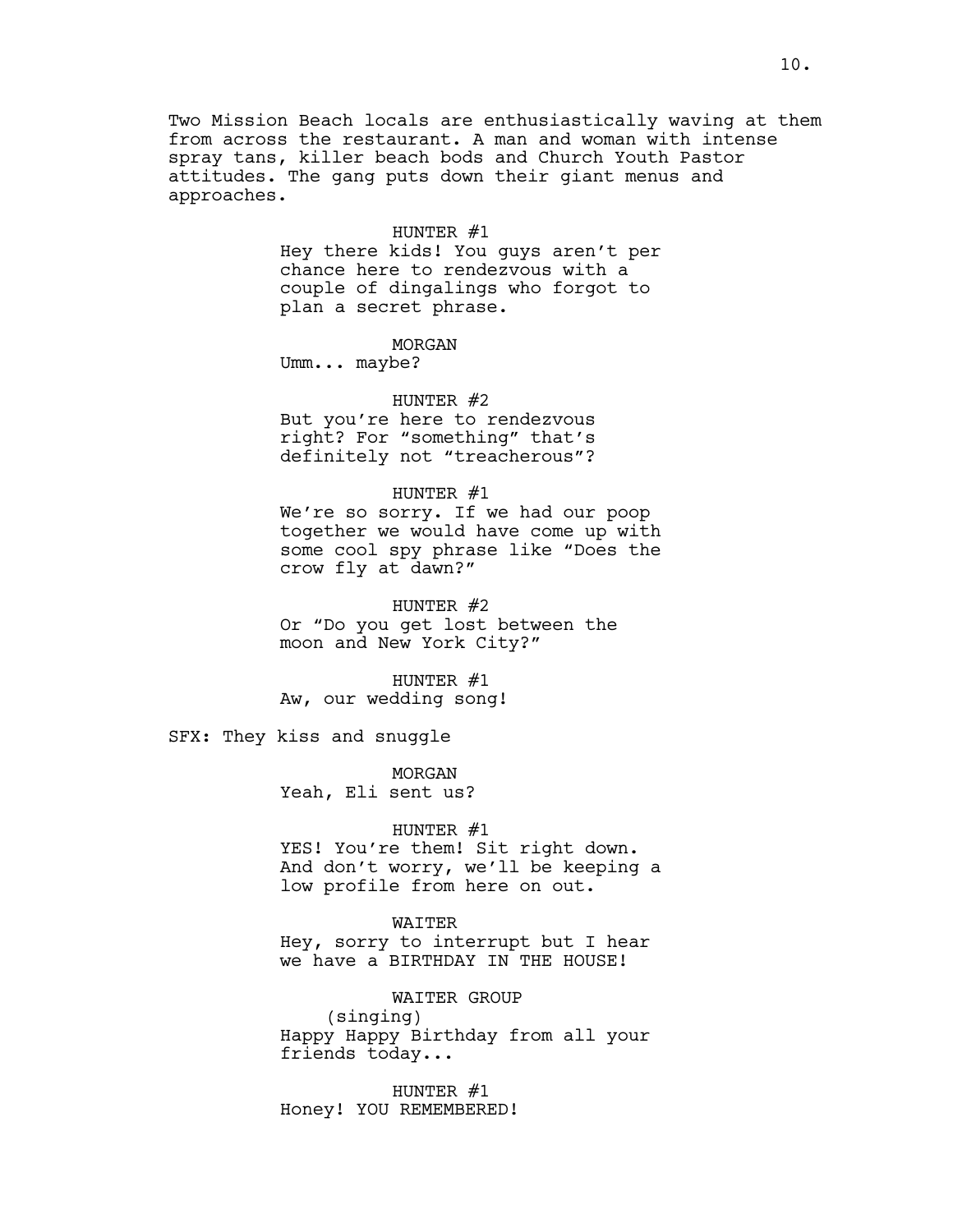SFX: They kiss and snuggle

ACT 2

Continuing with the Flashback now. Teenage Morgan and hot-dad Eli are watching the Forgotten Stalker from a distance. It's a slightly reptilian panther-like creature that slinks along a distant ridge.

> MORGAN We can take it. Our arrows would close the distance.

EL<sub>I</sub>T Absolutely not. Patience, Morgan.

MORGAN Why must you literally choose the most difficult way of doing things?

EL<sub>I</sub> We're playing the long game here. And you need to trust me.

MORGAN Oh, I absolutely trust that we're doing this the long way. And I'm going to go ahead and play a much shorter game.

SFX: Arrow firing

Morgan fires off an arrow. But it misses. Badly. The creature \* pauses to look back at them, then runs off into The Brush.

> ELI Well, that failed. Maybe if you would have listened to me.

> > MORGAN

I don't want to listen to you! I just don't want to be here anymore!

SFX: Transition

SFX: Restaurant sounds

MORGAN (CONT'D) I just don't want to be here anymore.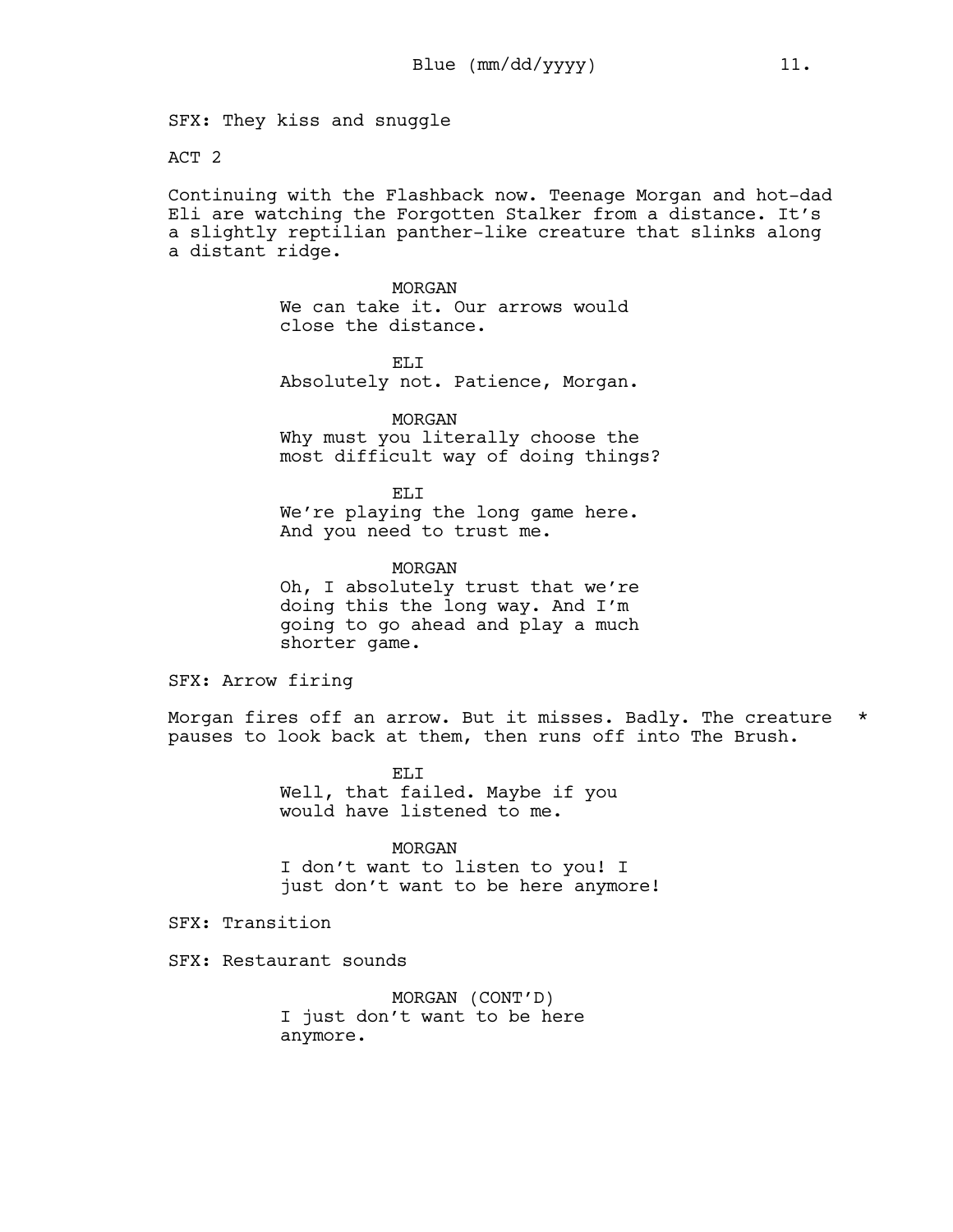MITCH Aw come on, you'll love these shareable apps. They're super shareable.

### ANNIE

Hey, before we go over the plan again, there's something I need clarified.

HUNTER #1 Shoot. Go ahead.

ANNIE So you two are Huntrs... but you're also both named "Hunter." Is that weird?

### HUNTER #2

Not really!

HUNTER #1 It's the most common name out here in Mission Beach.

ANNIE Doesn't it get confusing?

HUNTER #1 Not really. I call him "Hun"

HUNTER #2 And I call her "Hunny"

SFX: The kiss and snuggle

ANNIE Cool. I mean, yuck.

### HUNTER #1

So, what our reconnaissance has found is that Tandem has a perimeter around the Mission Beach country club.

HUNTER #2 We think something from the Brush has gotten in there and infected the members.

MORGAN So, what does that have to do with the stone?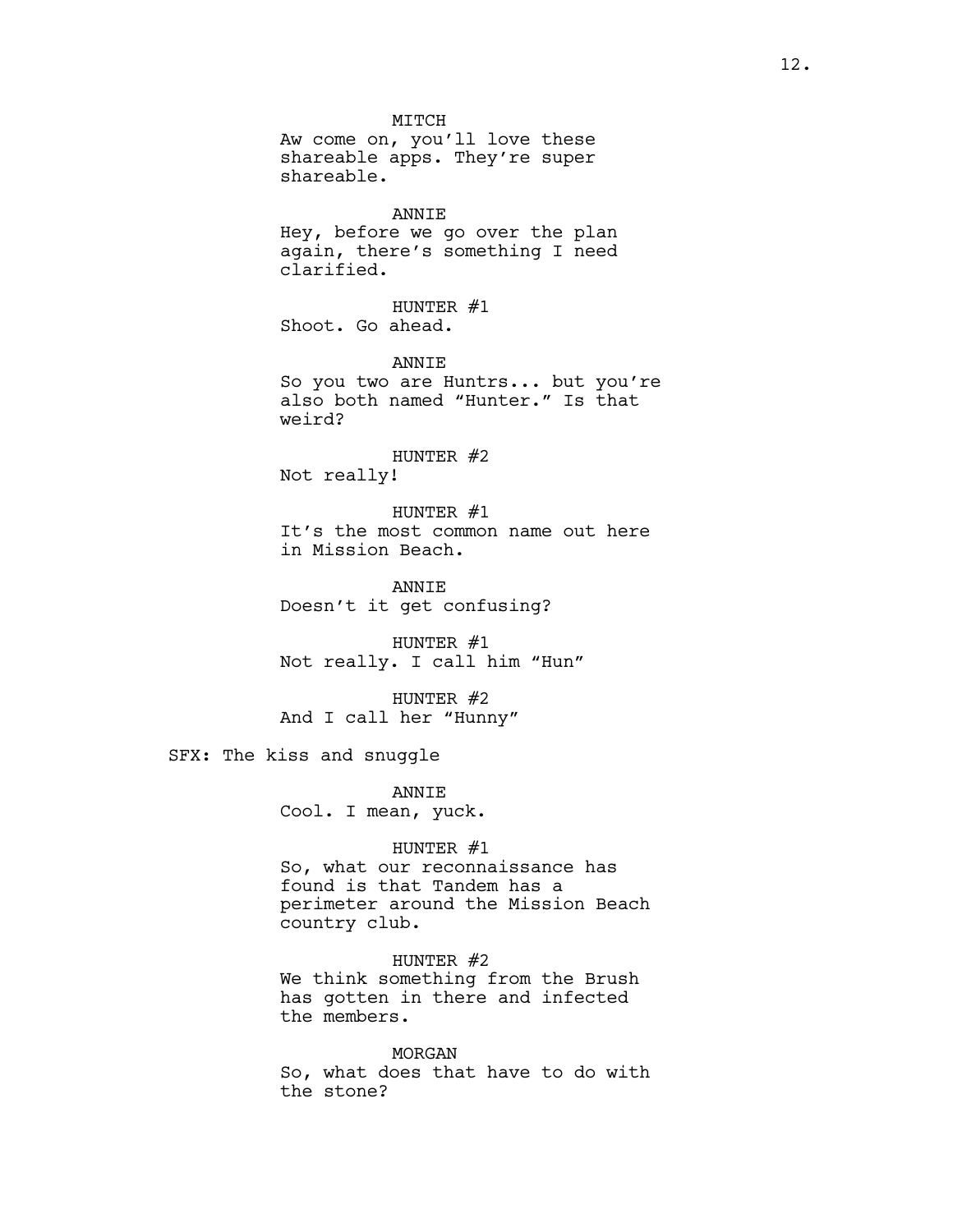### HUNTER #1

Well, usually Tandem would just blast an area that small and contained, but they're just monitoring it.

### HUNTER #2

Our guess is that whatever is in there was attracted by The Stone and Tandem are waiting till it's safe to go in.

### MORGAN

Okay, there's a place a private corporate army is scared to go in, and we're going into it?

HUNTER #1 Exciting huh?

HUNTER #2

We LOVE the Huntr lifestyle. It's really done wonders for our marriage.

HUNTER #1 I mean, it was amazing when we had kids.

#### HUNTER  $#2$

Oh yeah. Just so much love there. Like, a really true love you wouldn't understand unless you had kids.

#### HUNTER #1

But even that got kind of old. So, once the kids got old enough to be home alone for a few hours, we started doing Huntr...

HUNTER #2

And we've never been happier!

### MORGAN

So why are you helping Eli?

### HUNTER #1

Well, we're ready to take things to the next level. We want to get out onto the surface and really push ourselves, but Tandem forbids it.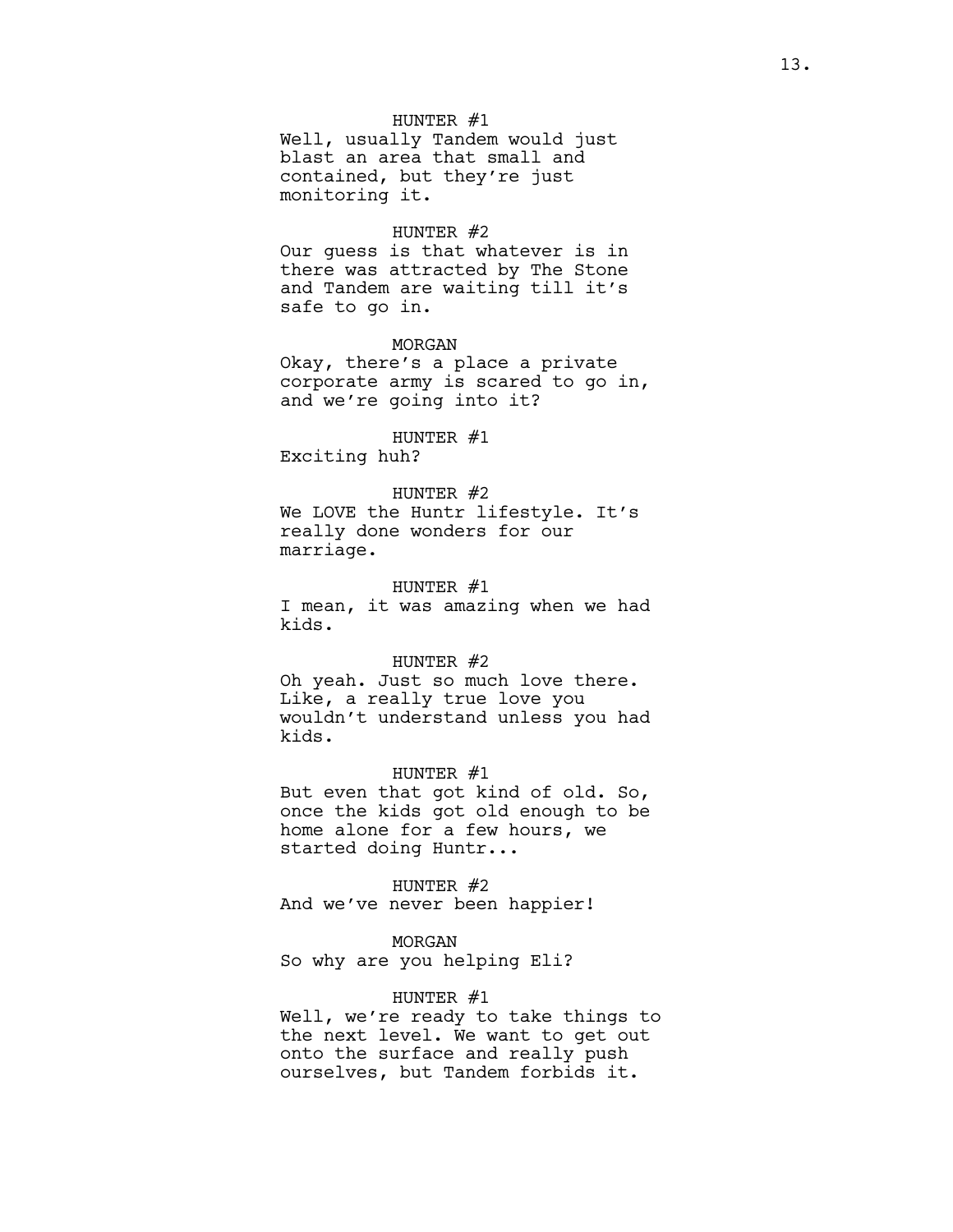**MTTCH** 

I mean, seems like you've got it pretty good here.

HUNTER #1 Oh yeah, great schools, shopping, weekly Creed concerts...

HUNTER #2 But we just want to see what else is out there.

MORGAN I get that. So, can you show us where this country club is?

HUNTER #1 Oh yeah. We'll even drive you.

SFX: Transition

The ample TGI Friday's parking lot. Hunter and Hunter show the gang a mint-condition VW Bus, decked out with lights, rims and huge speakers.

> MITCH I can't believe you guys have a party bus!

#### HUNTER  $#2$

We love this thing. When we're not on a hunt, we run a side business with it called Beach Boulevard Mobile Productions "The kick ass party that moves around."

ANNIE

That's not a great slogan.

### HUNTER #1

We do bachelor parties, holiday bar hops, you name it. Hell, we could probably lock a half dozen people in the van, call it an escape room and charge them; people love this thing.

#### MITCH

What a cherry set up. Fairy 100 LED lights, Optix Brand Disco Ball with 5 unieque rotation speeds, and what are the specs on the stripper pole?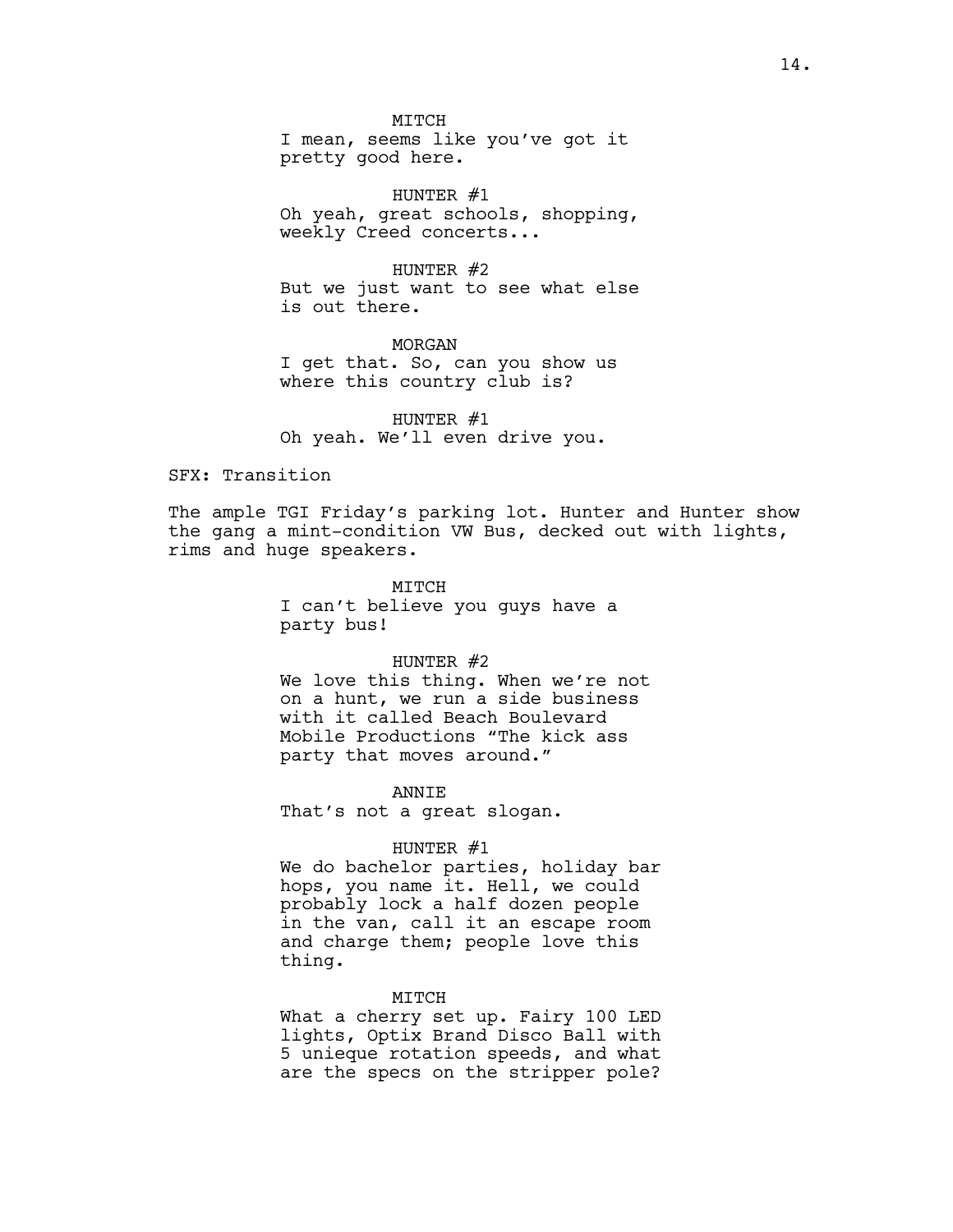### HUNTER #1

It's a Bada-Bing Brand mobile burlesque accessory, but I made some modifications myself...

### MITCH

I can tell! The reinforcement bolts aren't the ones that come standard.

### HUNTER #2

You've got a good eye for Party Bus specs.

### HUNTER #1

We wanted to increase the weight limit from 250 pounds to an even 300. We consider ourselves a bodypositive party bus and wanted to be more accommodating to anyone who wants to shake their ass while they're drunk off Fireball shots.

### MITCH

God, look at it... I love you, Van.

VAN I love you, Mitch.

MITCH Oh, I was talking to the VW.

SFX: Transition

SFX: Driving noises

Music: Party music plays in the background.

MITCH (CONT'D) Hey Hunter, this might sound weird but I want your life.

### HUNTER #2

Not weird at all Mitch. I've got the gal of my dreams, a sexy but not overtly sexual job and three beautiful kids who are all in college prep courses.

MITCH I really... like it here. I mean, it just makes sense. When I see a 7- 11, it's always right where it's supposed to be; (MORE)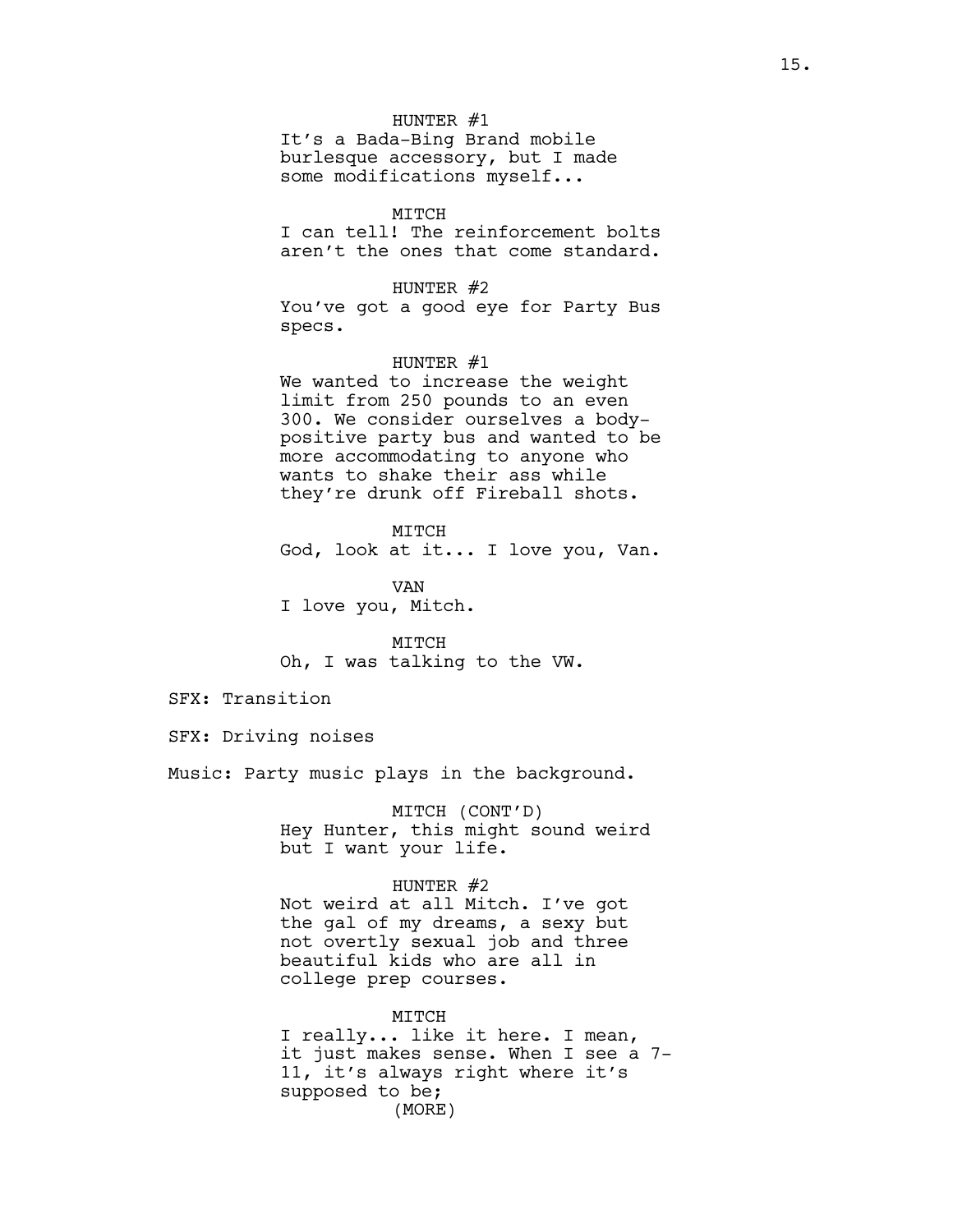next to a super clean, weird donut shop I've never heard of. In Fairhaven they'll have a 7-Eleven right down the block from an Urth Café, spelled U-R-T-H. MITCH (CONT'D)

#### HUNTER #2

I know exactly what you mean.

### MITCH

If I had any money at all I'd buy an Urth Café, turn it into a RadioShack, let it go out of business, then make it into an H&R Block that never looks busy. Just to give the place some texture.

### HUNTER #2

Well Mitch, if we're successful, these walls will come down and you can come visit anytime and play on one of our two pool tables. We've got both bumper and regular.

### MITCH

Wow. Regular.

#### HUNTER #1

Hey kids, grab those weapons because we're here.

#### HUNTER #2

This is where we leave you. We'd come with but our kids have water polo in the am.

VAN We understand.

# Act 3

The party bus drives off, leaving the gang to climb the  $*$ fence, evade a couple of guards and head towards the country \* club building. \*

SFX: Distant music  $\star$ 

 $\blacksquare$   $\blacksquare$ 

What's that music? I thought this  $*$ place was meant to be in lockdown? \* \*

MORGAN \*

That's weird - it's coming from  $*$ inside. \*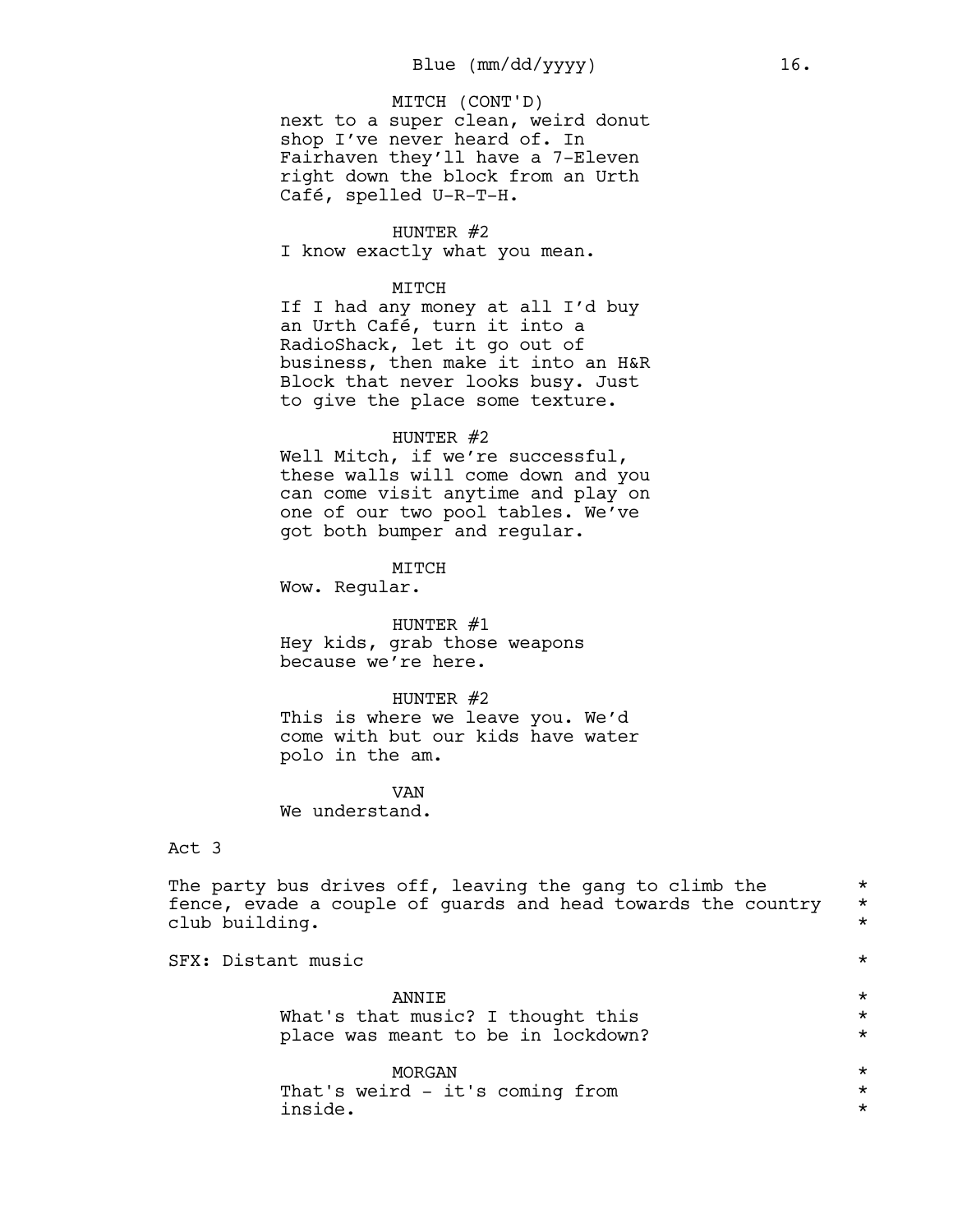That's not the only weird thing. After slipping into the club \* they're met with the sight of a good number of fit, tanned  $*$ Mission beach residents shambling around the dance floor like \* mindless zombies. They're covered in a strange mold and  $*$ mindlessly moaning suburban pleasantries at one another.  $*$ 

### ZOMBIE #1

Our youngest, Hunter can't have refined sugar, which makes finding a new Bible study really challenging.

ZOMBIE #2 The wife and I have been talking and I think we're finally ready for a second jetski.

### MITCH

I'm sensing something odd.

#### MORGAN

Well, I'm looking at a room full of dancing zombies covered in mold. So your powers may have taken a disappointing turn for the obvious.

MITCH

No, something from The Brush. An animal presence.

#### ANNIE

I know this mold. I've used it in a few recipes. It's a nice buzz in small doses, but it looks like everyone here has had their wills stolen.

VAN

Weak.

#### ANNIE

Mitch is right. There's got to be a Mother around somewhere that's producing the mold spores.

# VAN

(too loud) Spores? That's not great for me because I have allergies.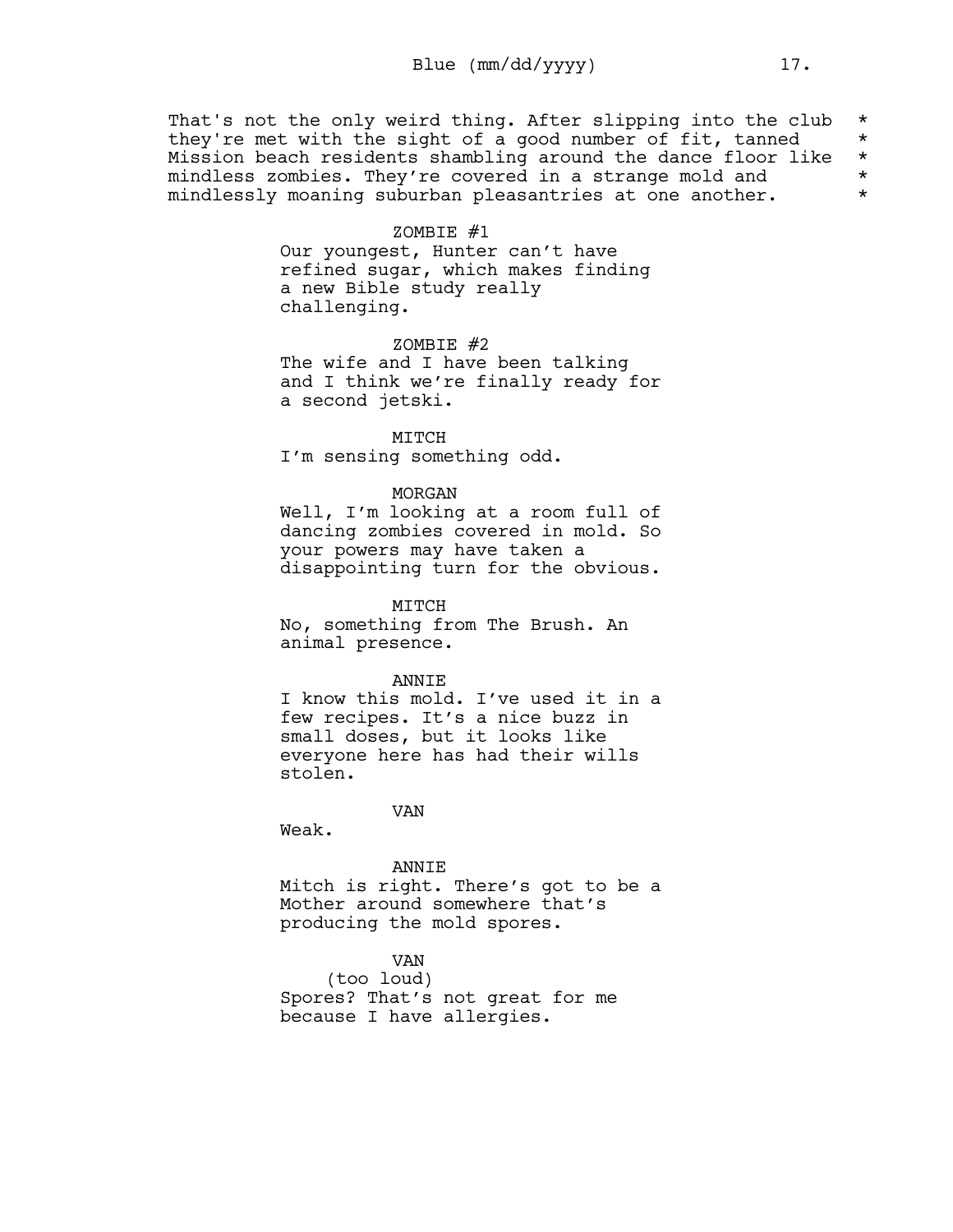ZOMBIE #1 Intruders. Kill them. Kill them like they are trying to bring peanut matter into your child's school.

Music: Fight Music

SFX: Zombie fighting

 $\blacksquare$   $\blacksquare$ If I'm wasted on the couch having a  $*$ nightmare, wake me up, Morgan! \*

MORGAN You guys, try not to kill anyone or... anything, please!

With deft moves our heroes manage to charge their way through the advancing horde. They're relatively easy to knock over, because of their stiff extremities, and, you know, they're all wearing flip flops.

|  | ANNIE                               | $\star$ |
|--|-------------------------------------|---------|
|  | (Shouting)                          | $\star$ |
|  | This way guys! Though to the indoor | $\star$ |
|  | pool.                               | $\star$ |
|  | SFX: Door opens                     | $\star$ |

|       | VAN<br><u> — — - </u> | $\ddot{\phantom{1}}$<br>́ |
|-------|-----------------------|---------------------------|
| Whoa! |                       | مله<br>◠                  |

# MITCH  $\star$ Holy Shit! What's that? \*

It's your basic country club indoor swimming pool, save for the giant pulsating jellyfish is floating in it.

### MORGAN

Okay. This is clearly the Mother.

More zombies are tending to it, keeping moist the giant  $*$ tendrils and tentacles that aren't able to fit in the pool. \* It belches the spores into the air.

> MTTCH The stone is in here. I can feel it. Morgan, your stone is glowing.

MORGAN It must sense the other half.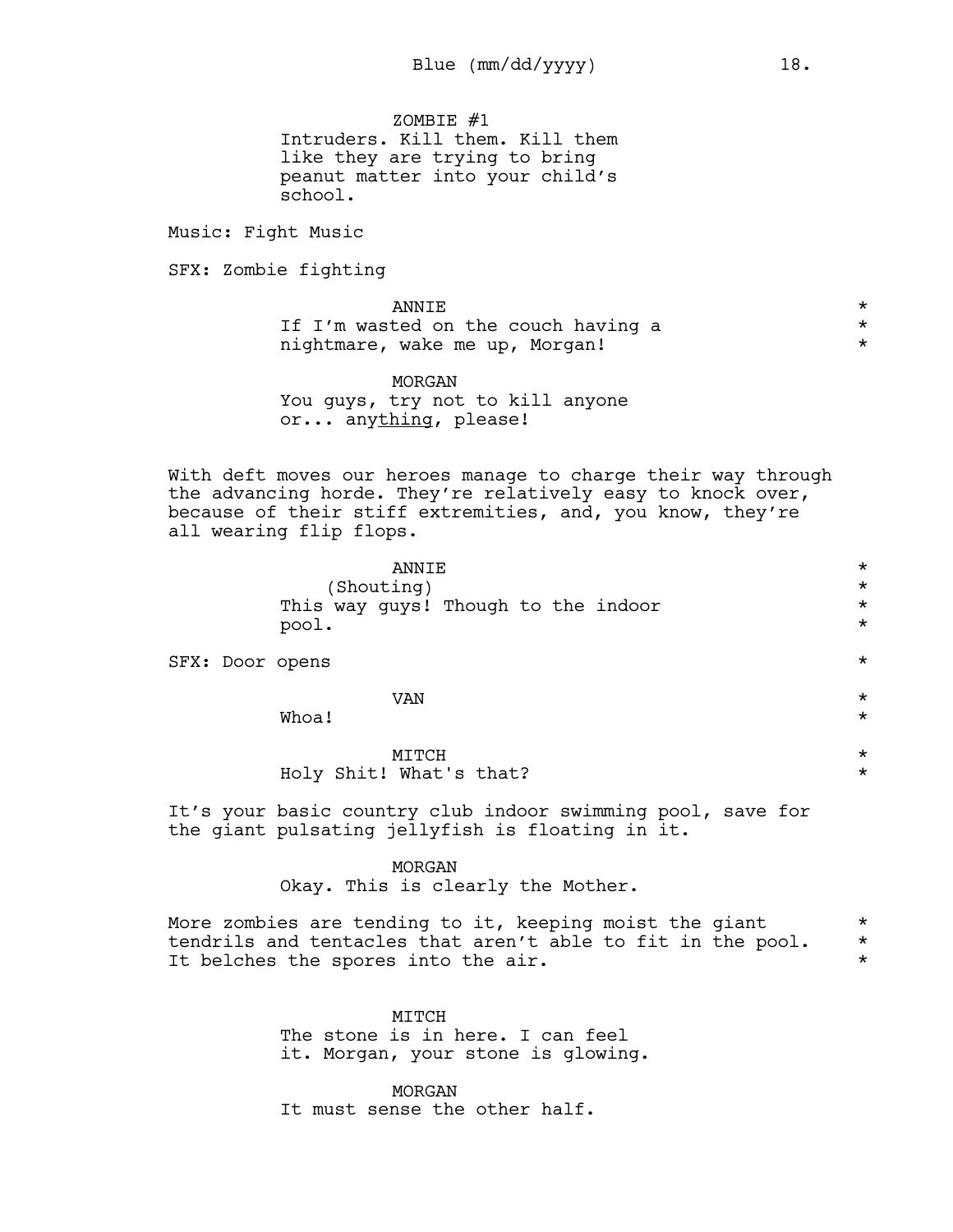### **ANNTE**

I see it. It's around the neck of one of those zombies that's moistening the mother. Mmm... I kinda like the sound of that. "Moistening the Mother."

### MORGAN

Anybody got a plan?

# $\blacksquare$   $\blacksquare$

Is getting a little too high since  $*$ June and having money problems a \* plan? \*

# MITCH  $\star$ Maybe I can talk to her.  $\star$

### MORGAN

Be careful Mitch. Those spores are  $*$ the things infecting these people  $*$ <br>and turning them into Zombies If and turning them into Zombies. If \* one hits you, you could be trapped here forever.

MITCH

That's a chance I'm willing to take.

VAN Be careful Thick Boy.

MITCH Here goes... (in thought/reverb) We're not here to harm you. We're stuck in our own dumb mortal bind, my friend.

SFX: The jellyfish belches slime.

The jellyfish belches a load os slime in response.

ANNIE Maybe ask it why it's so gross.

MITCH

(thought/reverb) Sorry about her. We came here in a party van, I think it had a wet bar, and I'm pretty sure she was drinking vodka on the way over.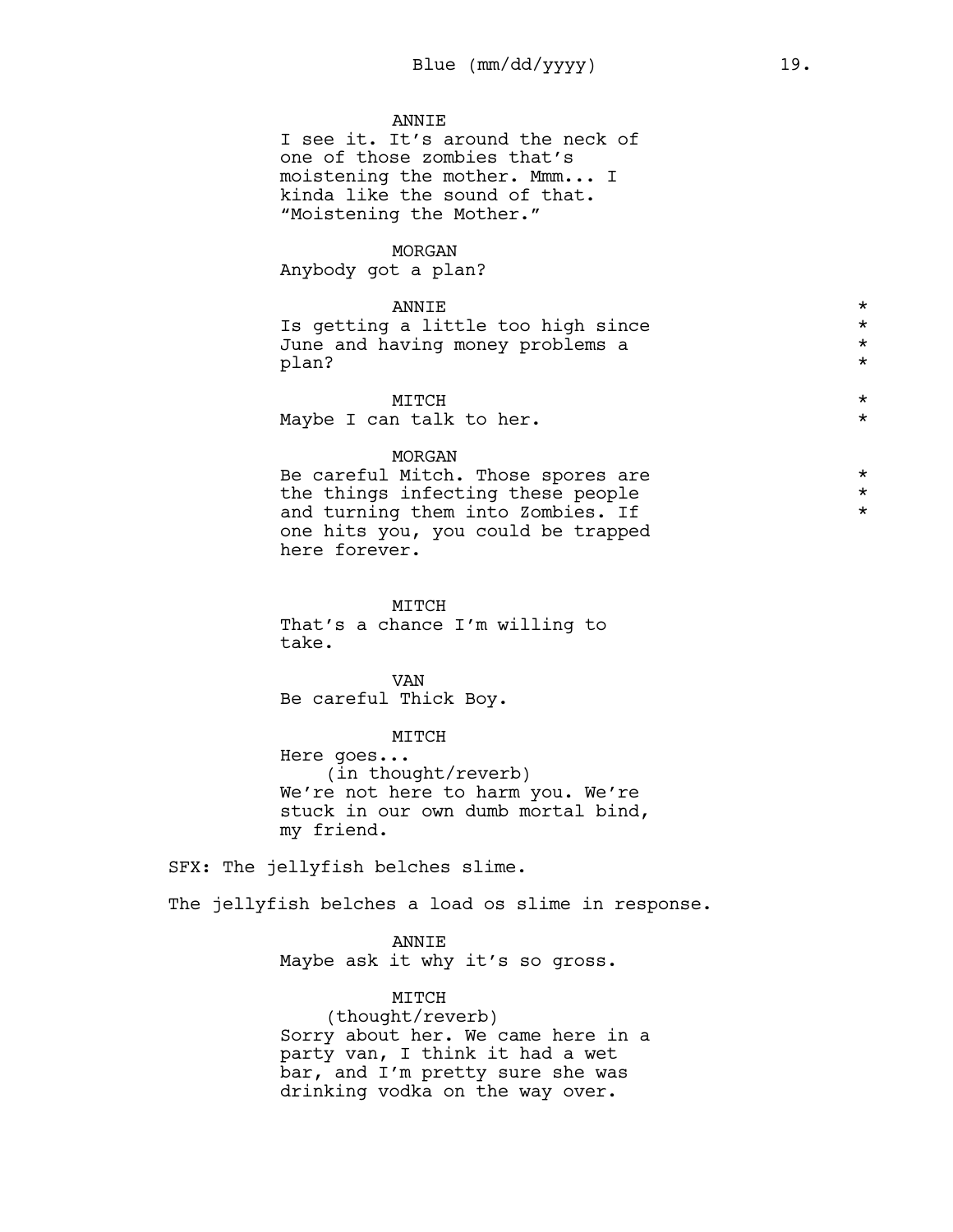SFX: Belch

| MITCH (CONT'D)                      |         |
|-------------------------------------|---------|
| (thought/reverb)                    |         |
| Annie? No, we're not together. I    | $\star$ |
| know, but it's a little             | $\star$ |
| complicated. Morgan used to go out  | $\star$ |
| with Van, and Van is working with   | $\star$ |
| us, maybe that's what you're        | $\star$ |
| detecting. But, honestly, I don't   | $\star$ |
| understand what he ever saw in her. | $\star$ |
| He's like, a really cool quy.       |         |

SFX: Belch

MITCH (CONT'D)

(resuming, to jellyfish) Annie's great... maybe something will happen down the line once we're not working together.

#### VAN

(whispering) The zombies have stopped. I should go for the necklace.

MORGAN

No, Van. Don't!

SFX: Angry belch

ZOMBIE #2

They mean to harm Mother. Get them. Get them like they were trying to make our children listen to overly sexual hip-hop music!

MITCH

No, Mother!

MORGAN Everything is fucked.

Act 3

SFX: Snarling

Music: Fight music

ELI

Everything is fucked!

Back in the Flashback, Eli fights with the Forgotten Stalker. He's pinned against a tree. And still hot.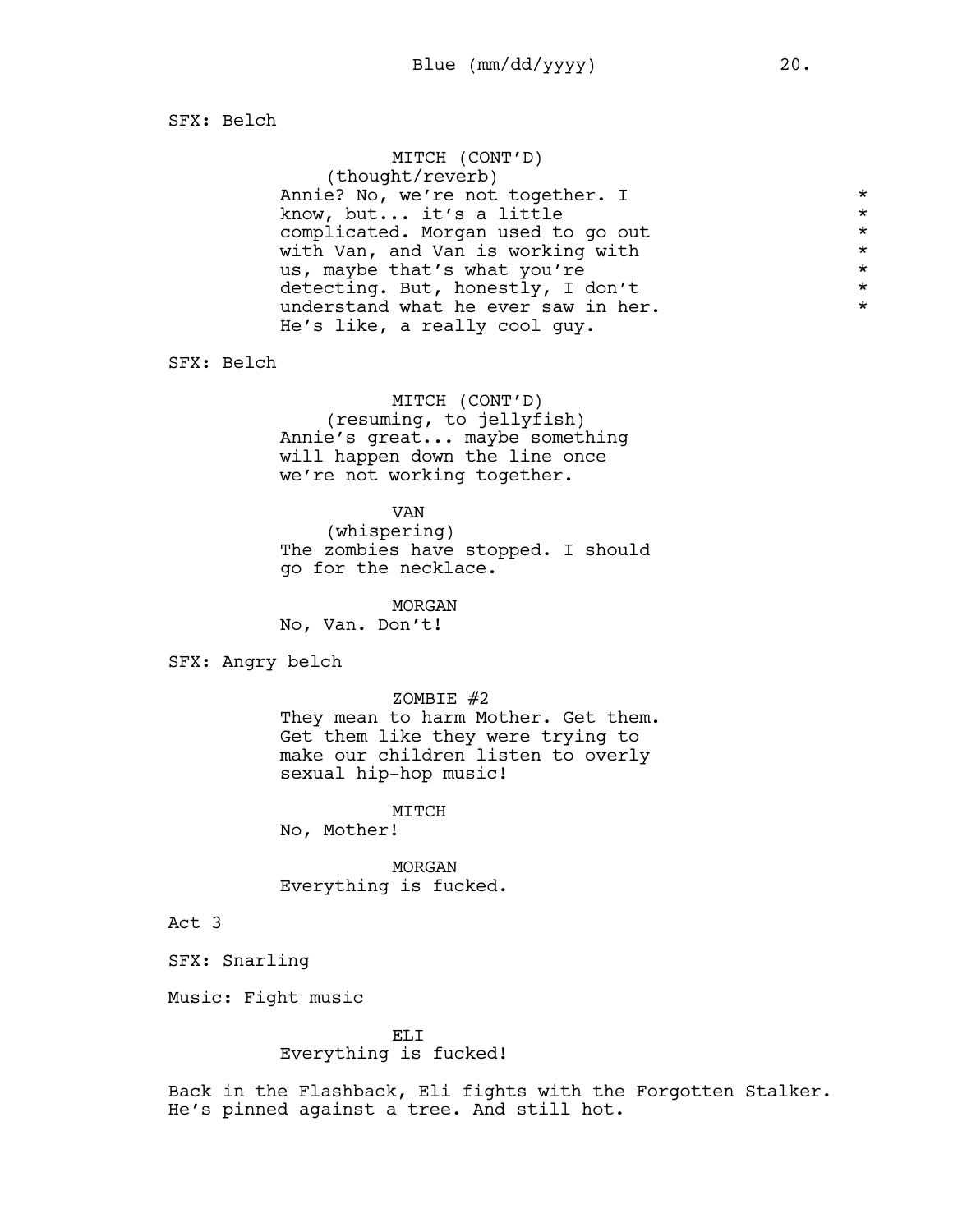ELI (CONT'D) Morgan! Honey. This might be it for me! This might be... my time.

MORGAN Oh please. Buck up.

Morgan fakes left, goes right, and delivers the death blow to the creature. Life drains from it's eyes.

> MORGAN (CONT'D) Why are you so maudlin about everything? (mimicking) *Oh, it might be my time. This might be it for me, oh look at me, I'm dying, can you feel how epic and sad and super spiritual that is?*

ELI Okay, okay. Look, you saved my life, but there's just one thing.

MORGAN If ever there were a sentence that defined our relationship.

ELI It had a nest.

SFX: Baby animals purring

MORGAN

They don't look dangerous. We can take them back to Camp. We can care for them.

EL<sub>I</sub>T

Hell no we won't. We're here to kill them. That's why we followed that thing for three freaking argument-filled days rather than just shoot it on site. What did you think all of this was for?

MORGAN They're just babies! Why does everything have to be life and death with you?

ELI Because that's what life is! It's life and death! (MORE)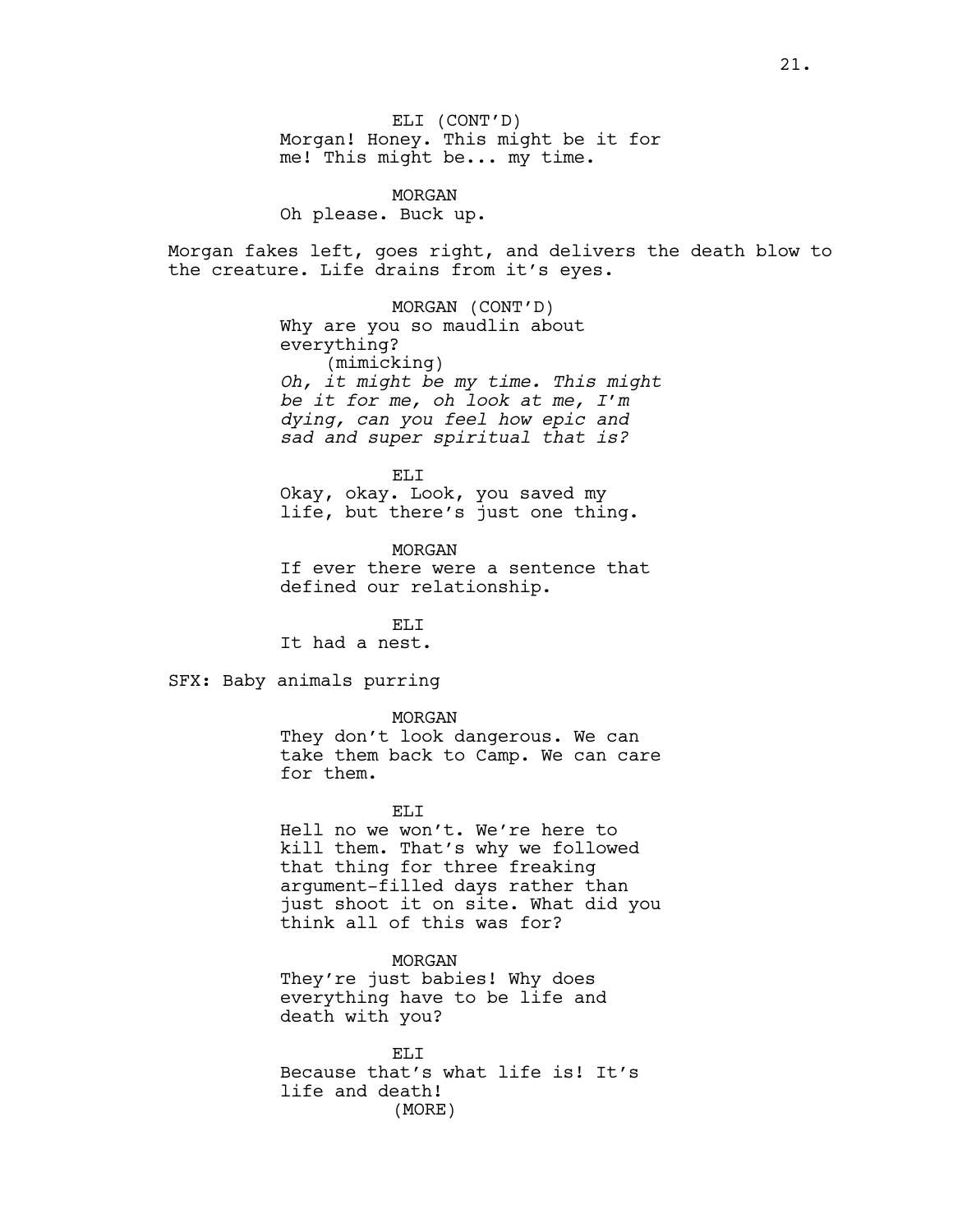Now put an arrow through those things and let's go home. ELI (CONT'D)

MORGAN

No. I won't do it.

ELI

It's all that shit from Earth, isn't it? Suggesting to you that there's a life out there that's all jokes and hugs and humorous misunderstandings that resolve themselves in a half hour. That's not how things are. Not for you anyway.

MORGAN Well why can't it be?

ELI

Because Earth is a wreck. It's over. And they're making little shadows of it on here and they're going to fuck those up too. Because all they have to sell you are lies and poisons. Sure, things are trying to kill us out here, but at least they're honest about it.

MORGAN I am so fucking sick of this brutal wilderness.

Morgan turns away from Eli and runs for the horizon. She runs \* for what seems like hours, until, exhausted, she gets to a \* clearing in which she finds a huge Tandem armored safari \* vehicle. The door opens, and a young Bonnie - rising up the  $*$ ranks of Tandem Industries - steps out. \*

> BONNIE Hey, kiddo. You look exhausted. And lost.

SFX: Transition

SFX: Zombie fighting

Back in the now at the Mission Beach Country Club, the gang fights back a horde of zombies.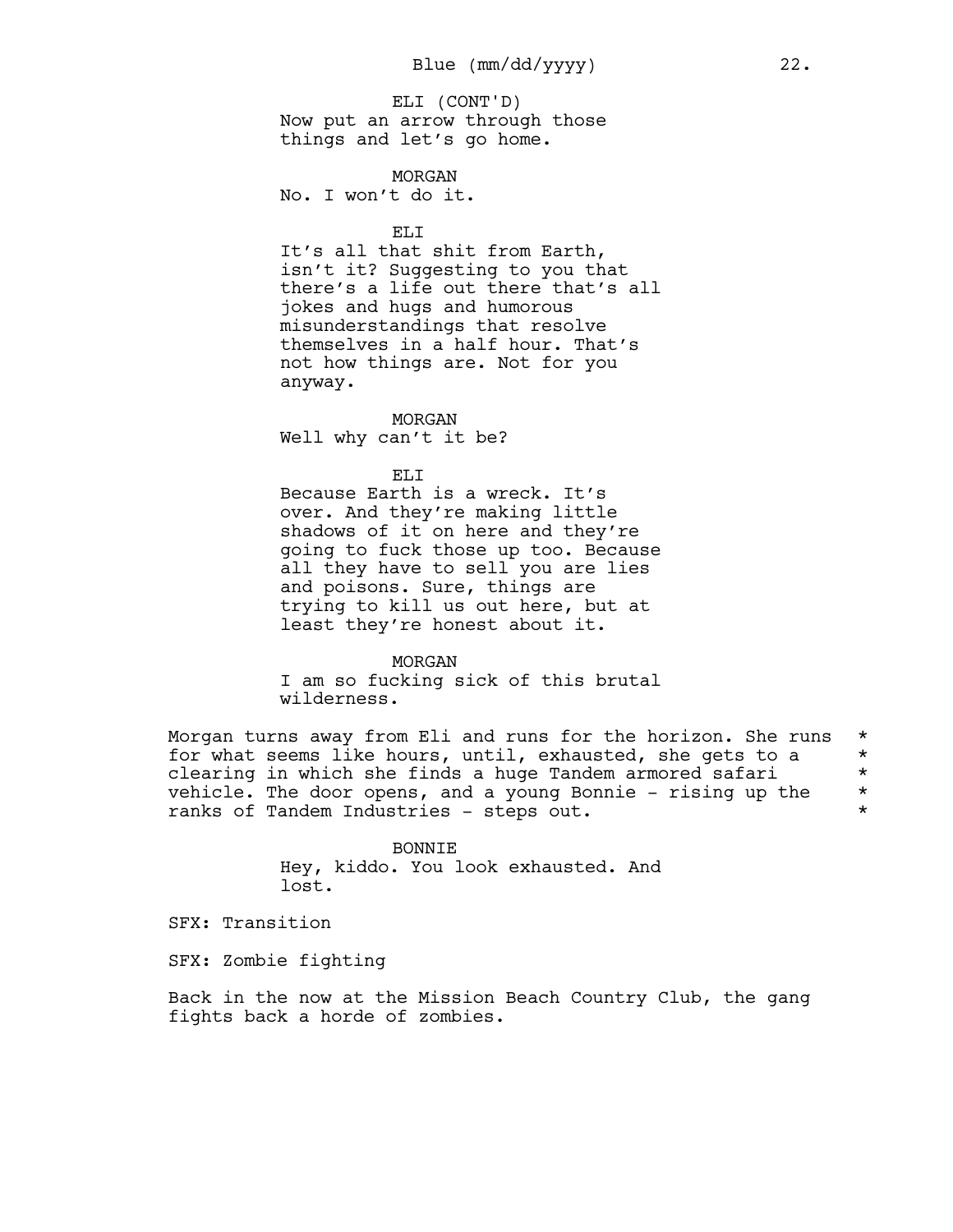$ZOMBTR #2$ 

We like to limit our kids' screen time so they don't develop attention span problems.

### MORGAN

Shut up, disgusting mold zombie.

SFX: Morgan whacks the zombie

VAN

I know they're trying to kill us, but that zombie really has a point. You have to unplug once in awhile to give your brain a rest.

MORGAN Aren't you the one with 700,000 Instagram followers?

VAN

Yeah, but I make sure to turn it off once in awhile and read a hard copy magazine.

ANNIE Can we compare social media diets later? We're pretty outnumbered here!

MITCH There's too many of them!

SFX: Sniper rifle blast. Zombie grunting.

Just when our heroes are about to be overwhelmed, a shot rings out, taking down a nearby zombie. Everyone turns to look at two rifle-toting shadowy figures standing in doorway.

> HUNTER  $#1$ Hey gang! Does this playdate have room for two more!

**MTTCH** Hunter! And other Hunter!

VAN I thought you had to take your kid to water polo?

HUNTER #2 Oh, funny story about that. Practice got canceled.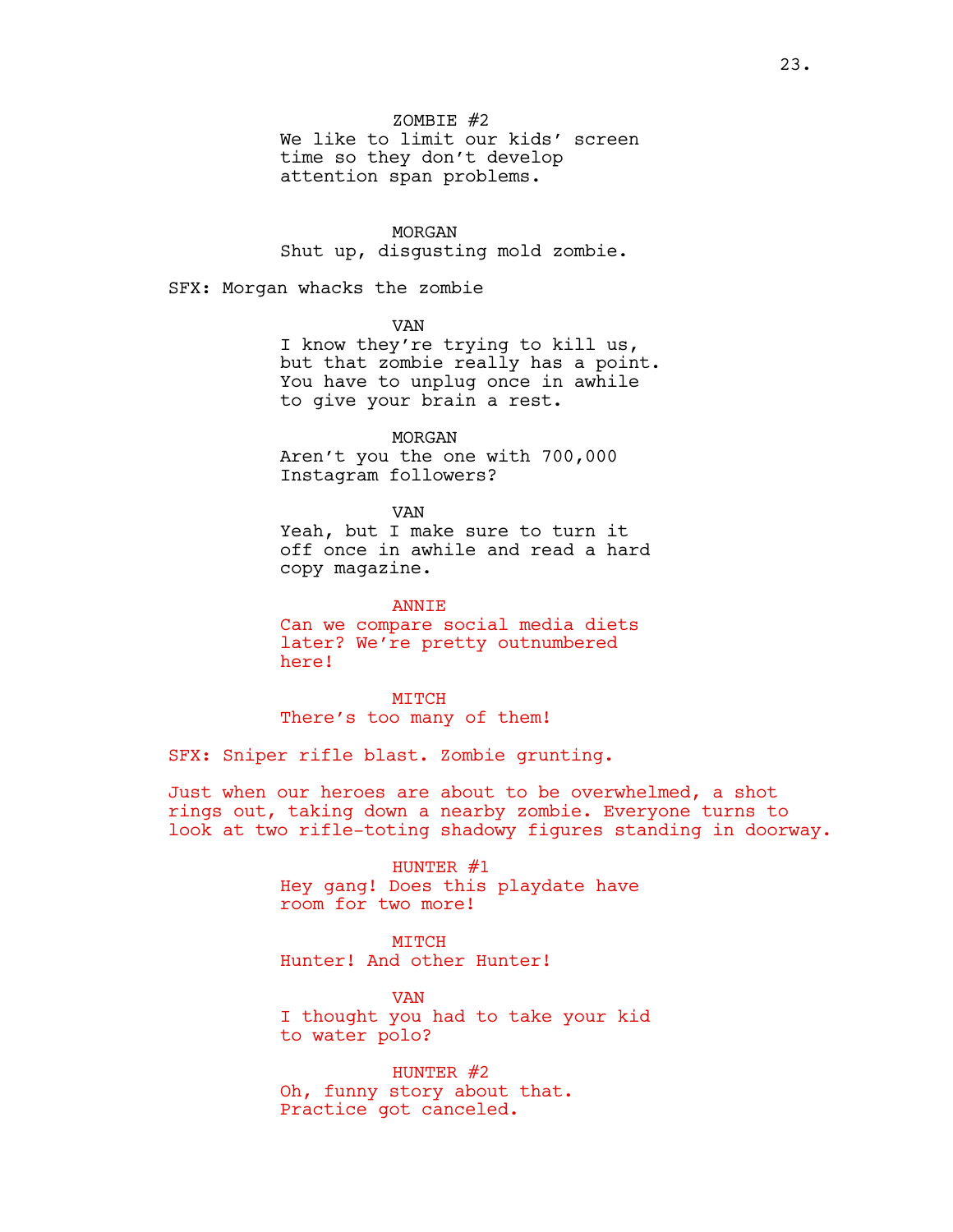**ANNTE** That's not that funny a story.

HUNTER  $#1$ Feel free to hit the deck while we lay down some suppressing fire.

MORGAN You're going to kill them?

# HUNTER #2

Nah, these are shock rounds, so it should just knock them out. We use these on the kids after they've had too much sugar cereal.

HUNTER #1 Hun, stop we do not! He's such a jokester this one. Anyway, hit the deck please!

SFX: A round of firing and zombies collapsing.

HUNTER #2 Hunny, you out of ammo?

HUNTER #1 Sure am Hun, but that looks like most of em. You guys good to take care of the rest?

ALL. (Ad lib Yeah, we're good/thanks/see you later!)

HUNTER #2 All right, be good you guys.

# VAN

Ah crap, I meant to ask him where he got his cargo shorts.

MORGAN Mitch, do you think we can finish this with diplomacy?

### MITCH

(thought/reverb) Mother, please. We don't want to fight anymore. We just need that stone and then we'll go.

SFX: Belch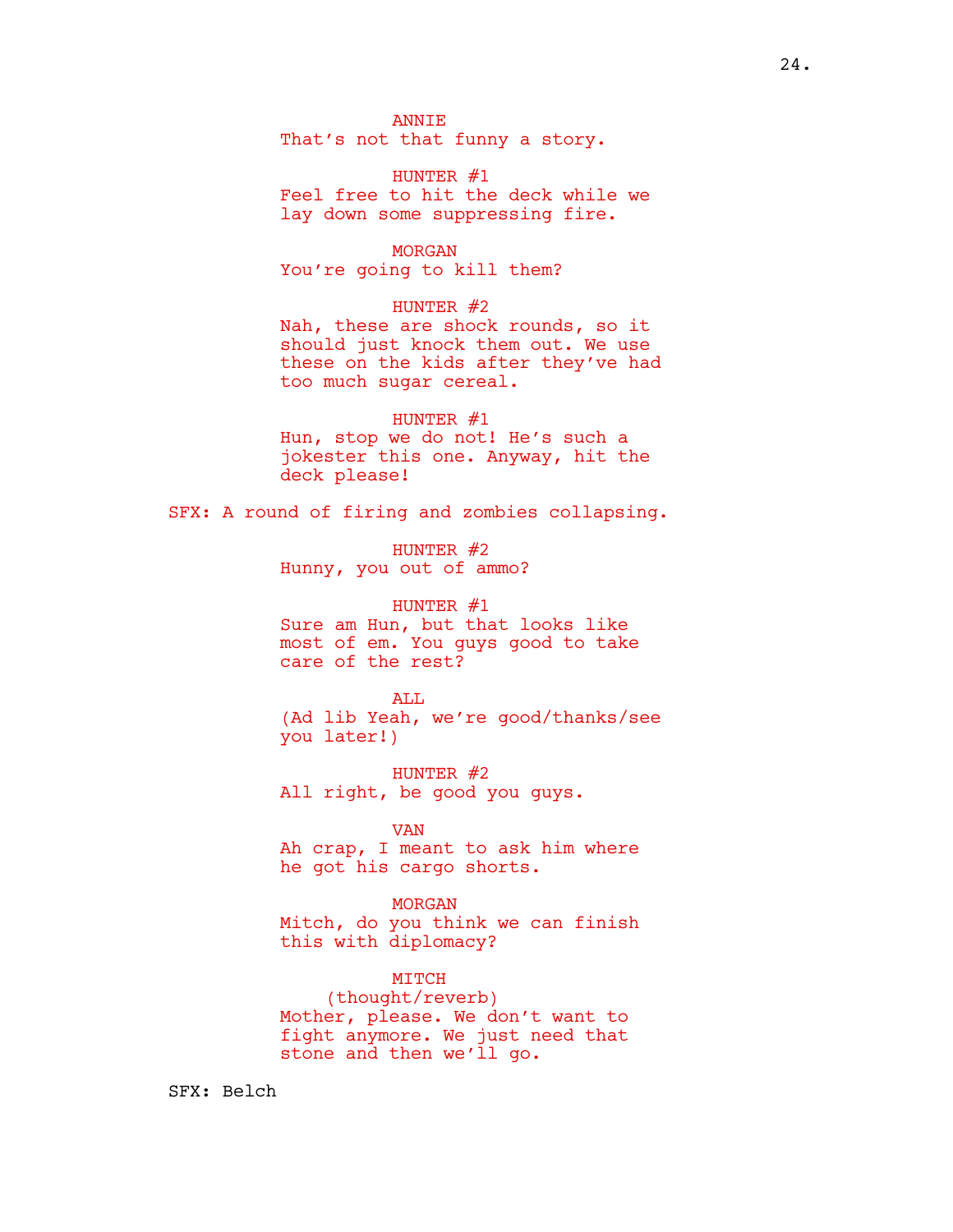MITCH (CONT'D) Oh... I hadn't really thought about where we're actually going. Back to Fairhaven I guess? I mean, if I had it my way we'd go back to TGI Friday's.

SFX: Belch

MITCH (CONT'D) Yeah, they have a really great happy hour. \$5 well drinks. \$2 off on all apps.

SFX: Belch

Something in what Mitch says - though God knows what exactly -  $*$ makes the breakthrough. The zombies all stand down and the  $*$ one wearing the stone on a necklace shambles up to Mitch and \* places it around his neck.

> MITCH (CONT'D) Thank you Mother. You are the greatest Jellyfish I've ever met.

SFX: Boom!

| MITCH (cont'd) (CONT'D) |  |
|-------------------------|--|
| (scared by the blast)   |  |
| Shit!!                  |  |

Suddenly, the wall of the country club explodes and Tandem Troops storm in, lead by Bonnie.

SFX: Machine guns, zombies dying

MORGAN No! Don't shoot them!

SFX: Dying belch

MTTCH No! Mother! Don't kill her!

SFX: Dying belch!

MITCH (CONT'D) (thought/reverb) I'm sorry. You were a peaceful creature and we destroyed you. And I said that we wouldn't. Progress is mankind's most destructive drug. Well...

(MORE)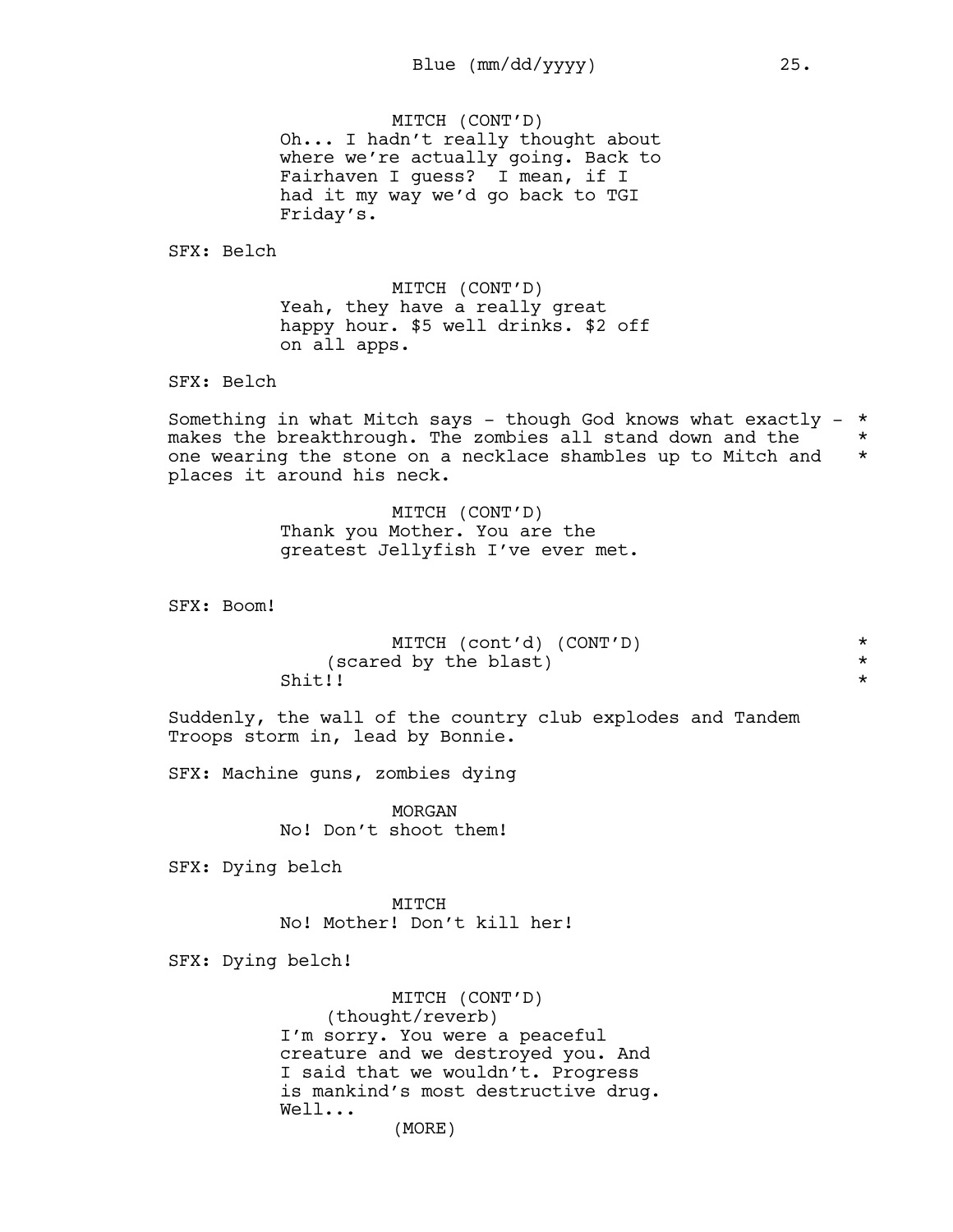There's cocaine, heroin, the synthetics; opioids, prescription diet pills. But progress is probably mankind's sixth most destructive drug. I'm sorry. If it's any consolation, I'm going to die, too. We all will. We failed every living creature here today. MITCH (CONT'D)

BONNIE Hey team! Mitch, nice stone buddy. I'll take that.

MORGAN You didn't have to...

BONNIE Oh like fun I didn't. We've been working on a cure for that mold of

theirs forever and that was REALLY holding up the process. But you guys really came through! Wait... around you neck... is that the OTHER HALF?!

They take a minute and just look at each other. Both know how good the other one is at keeping secrets.

> BONNIE (CONT'D) This is really convenient, because we just assumed your pops, who you haven't seen since the trivia pub debacle, right?

> > MORGAN

Right.

#### BONNIE

I thought so. So, we assumed that because you guys were here, he still had his half and we sent up drone to monitor him, which I can show you right here on my phone! The future is here, huh?

Bonnie pulls up her phone. Eli is on screen in the middle of a set of crosshairs. He has no idea he's being watched.

> BONNIE (CONT'D) I mean, this is him, right.

MORGAN Yeah. That's him.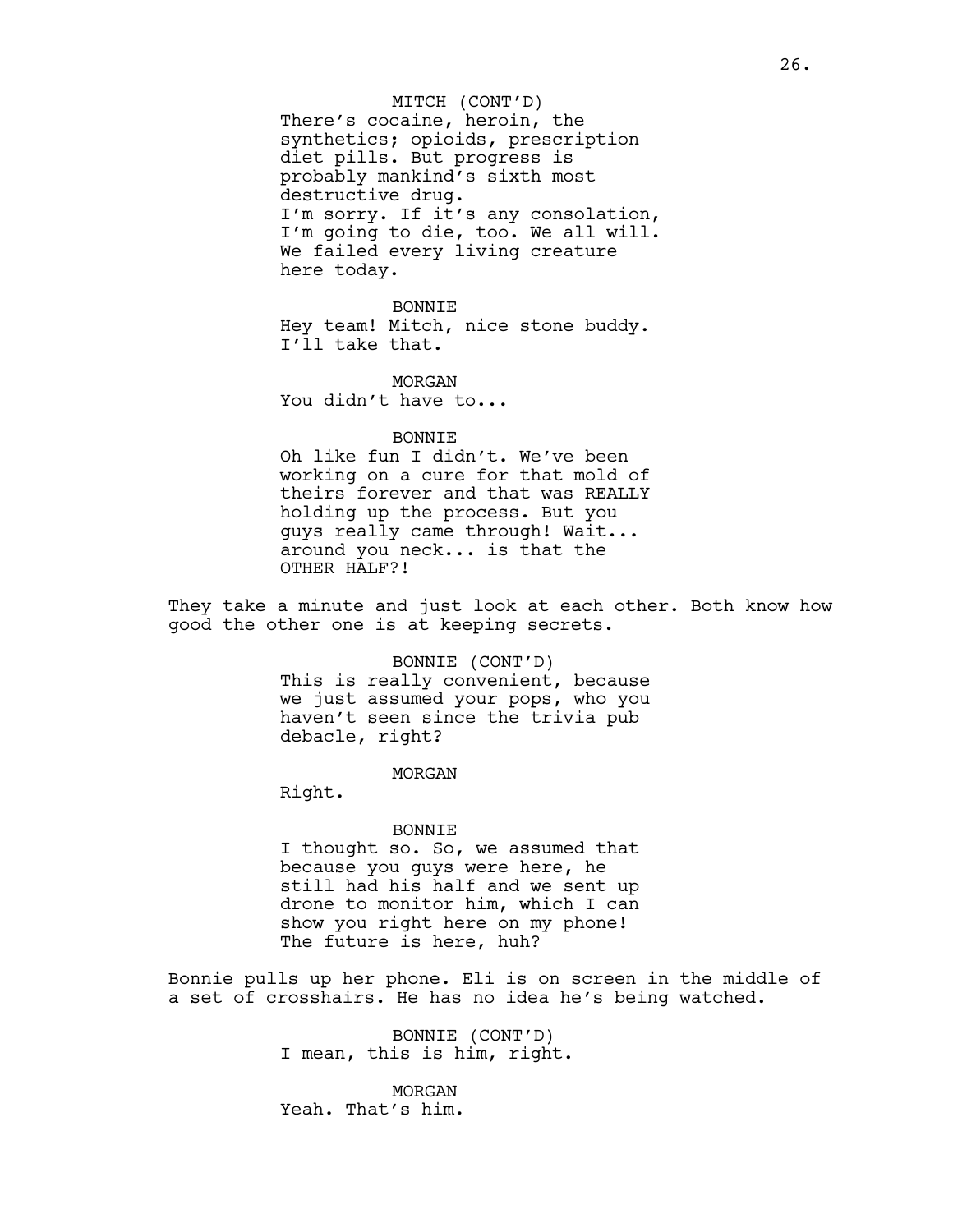EL<sub>I</sub>T Yeah, that's her.

(Whisper) In the Flashback again. Last one.

Eli is flanked by Talia, his second in command. He's looking through binoculars at a young Morgan, a year older, who has no idea she's being watched. She's laughing and joking with a group of kids her age, including a young Van, who was apparently really early to the man bun thing and against all odds looks really cool with it.

TALIA

So, that's her. Let's grab her and then burn this sheeple-factory to the ground. That'll teach them to steal our kids.

Eli looks again and notices how happy Morgan seems. Fuck. Happier if he's being honest.

> ELI You know what... it's not her. This kid has the same hair but... Morgan's taller.

TALIA So we keep looking for her then?

EL<sub>I</sub>T Yeah. We'll just keep looking.

SFX: Transition

In the now, Morgan is looking at her Dad in the crosshairs and trying not to freak out.

#### MORGAN

Yeah, funny thing... we found the other stone out in the Brush. Mitch used the Sting and lead us to it. Stupid Eli didn't even know what it did. Probably just wanted to steal it to piss you off.

BONNIE Well, that's surprising.

MORGAN Yeah, probably don't waste the bullet or the bomb or whatever on him.

(MORE)